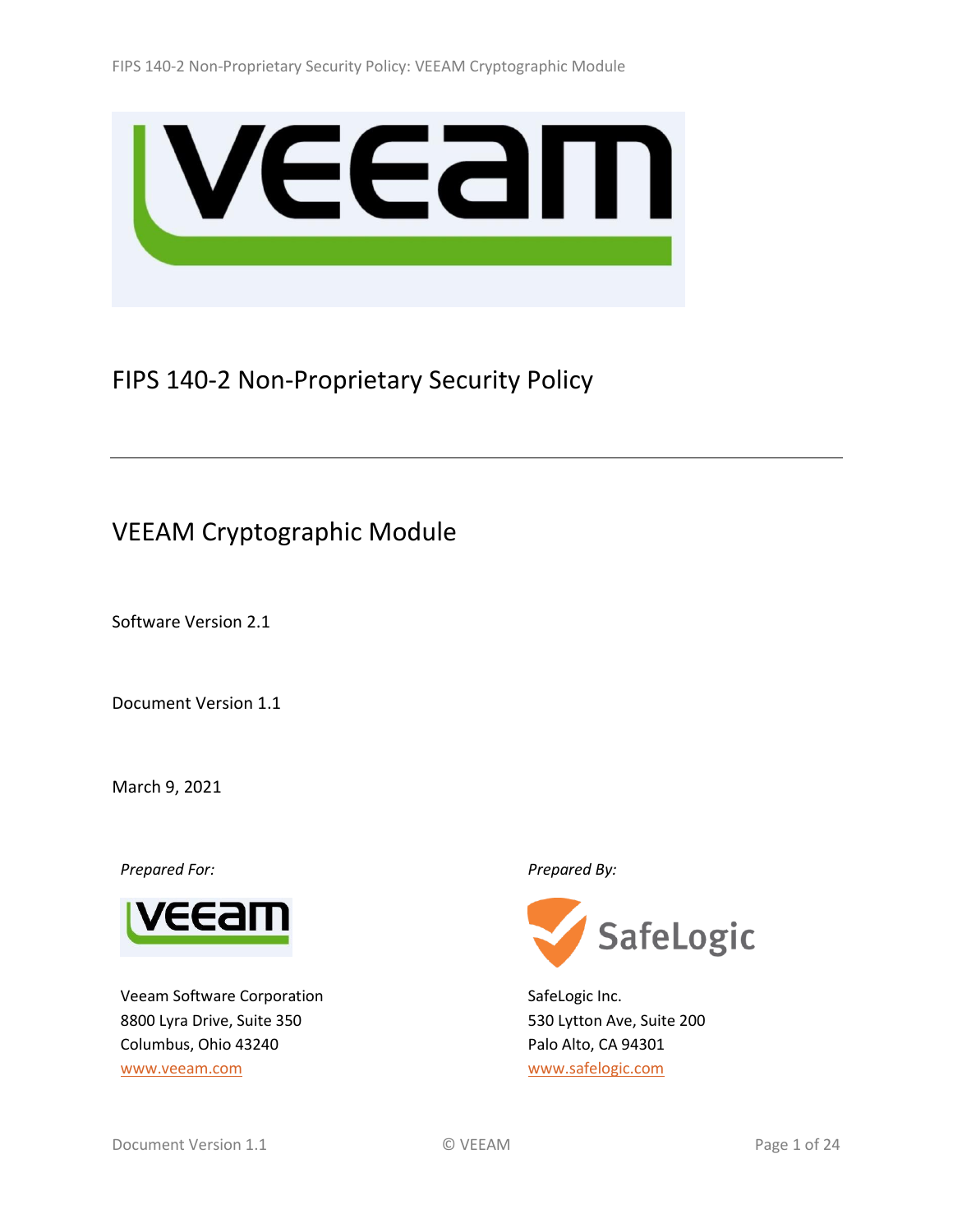# **Abstract**

This document provides a non-proprietary FIPS 140-2 Security Policy for VEEAM Cryptographic Module .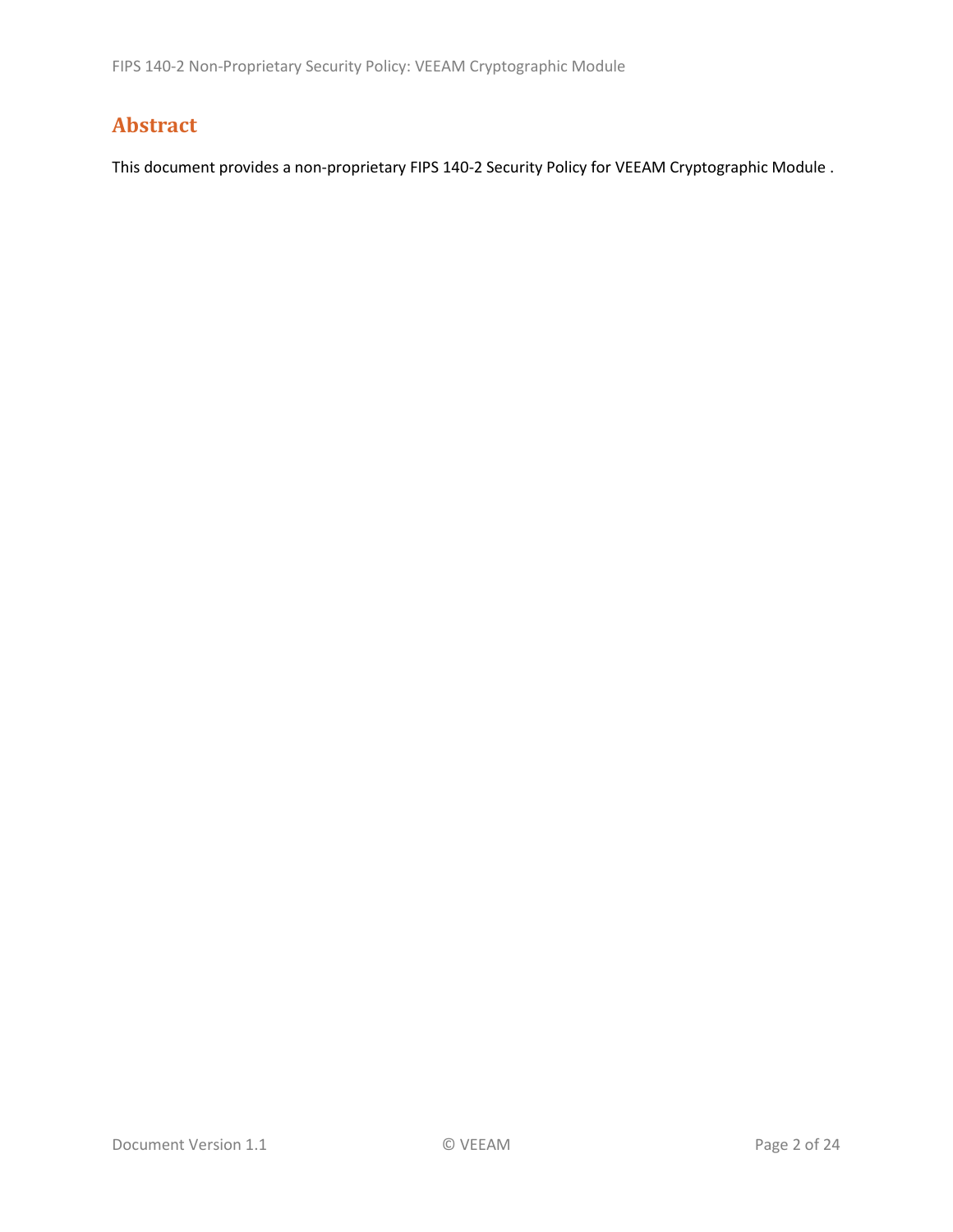# **Table of Contents**

| $\mathbf{1}$ |               |                                                                                                 |  |
|--------------|---------------|-------------------------------------------------------------------------------------------------|--|
|              | 1.1           |                                                                                                 |  |
|              | 1.2           |                                                                                                 |  |
|              | 1.3           |                                                                                                 |  |
|              | 1.4           |                                                                                                 |  |
|              | 1.5           |                                                                                                 |  |
| $\mathbf{2}$ |               |                                                                                                 |  |
|              | 2.1           |                                                                                                 |  |
|              | 2.1.1         |                                                                                                 |  |
|              | 2.1.2         |                                                                                                 |  |
|              | 2.1.3         |                                                                                                 |  |
|              | $2.2^{\circ}$ |                                                                                                 |  |
|              | 2.3           |                                                                                                 |  |
|              | 2.3.1         |                                                                                                 |  |
|              | 2.3.2         |                                                                                                 |  |
|              | 2.4           |                                                                                                 |  |
|              | $2.5\,$       |                                                                                                 |  |
|              | 2.6           |                                                                                                 |  |
|              | 2.6.1         |                                                                                                 |  |
|              | 2.6.2         | Key/Critical Security Parameter (CSP) Authorized Access and Use by Role and Service/Function 19 |  |
|              | 2.6.3         |                                                                                                 |  |
|              | 2.6.4         |                                                                                                 |  |
|              | 2.7           |                                                                                                 |  |
|              | 2.7.1         |                                                                                                 |  |
|              | 2.7.2         |                                                                                                 |  |
|              | 2.7.3         |                                                                                                 |  |
|              | 2.8           |                                                                                                 |  |
| 3            |               |                                                                                                 |  |
|              | 3.1           |                                                                                                 |  |
|              | 3.1.1         |                                                                                                 |  |
|              | 3.1.2         |                                                                                                 |  |
|              | $3.2^{\circ}$ |                                                                                                 |  |
|              | 3.2.1         |                                                                                                 |  |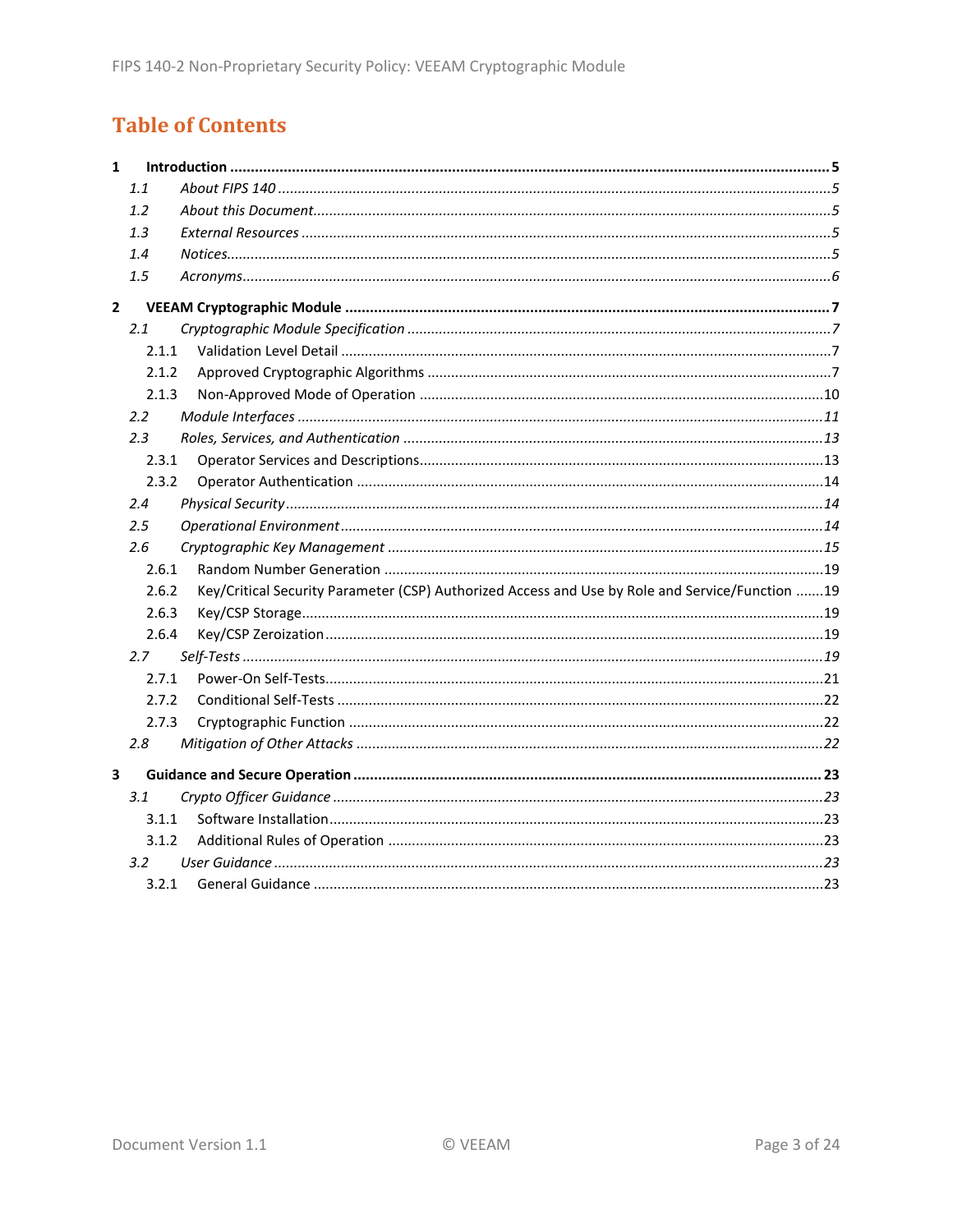# **List of Tables**

# **List of Figures**

|--|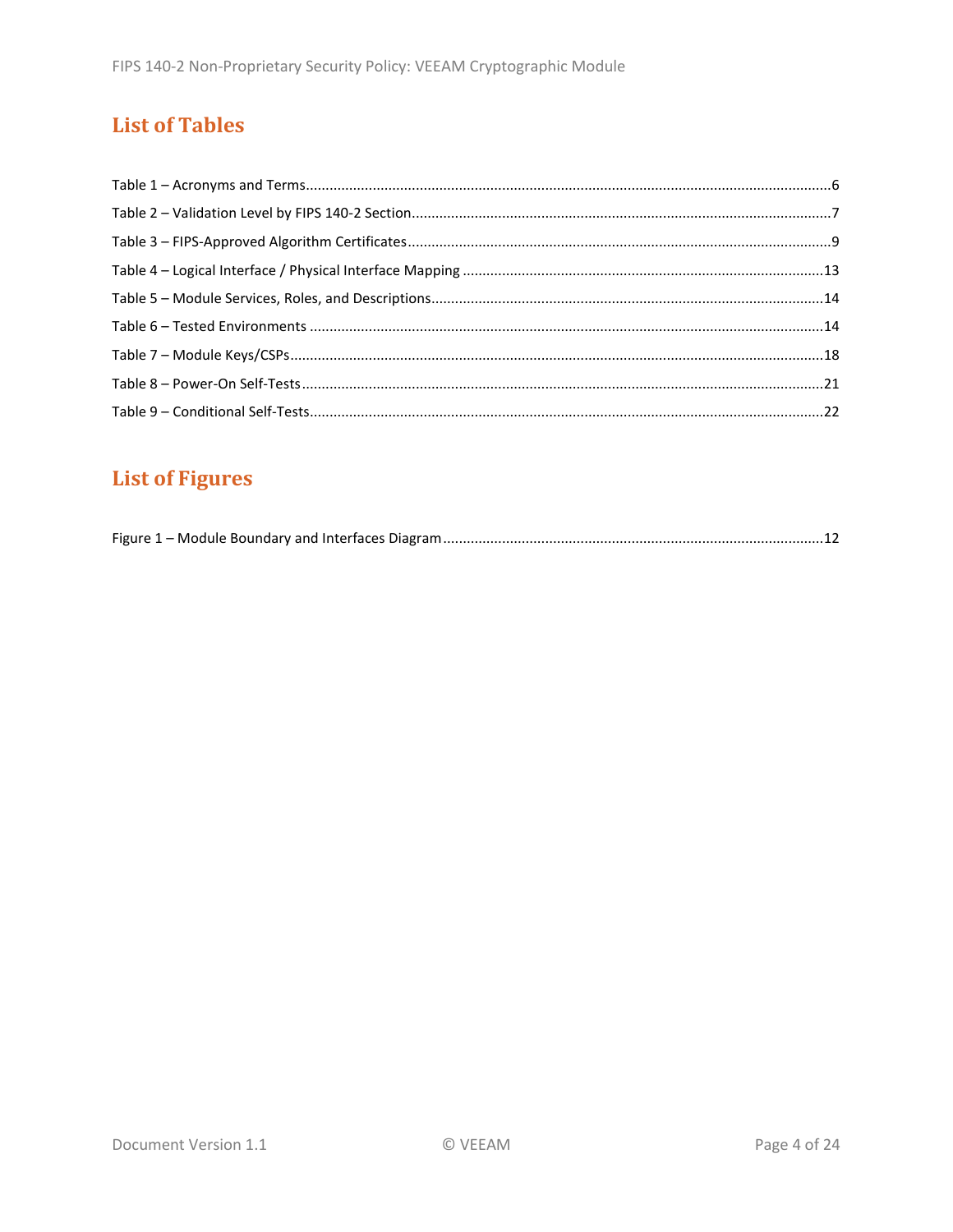# <span id="page-4-0"></span>**1 Introduction**

# <span id="page-4-1"></span>**1.1 About FIPS 140**

Federal Information Processing Standards Publication 140-2 — Security Requirements for Cryptographic Modules specifies requirements for cryptographic modules to be deployed in a Sensitive but Unclassified environment. The National Institute of Standards and Technology (NIST) and Canadian Centre for Cyber Security (CCCS) Cryptographic Module Validation Program (CMVP) run the FIPS 140 program. The NVLAP accredits independent testing labs to perform FIPS 140 testing; the CMVP validates modules meeting FIPS 140 validation. *Validated* is the term given to a module that is documented and tested against the FIPS 140 criteria.

More information is available on the CMVP website at [http://csrc.nist.gov/groups/STM/cmvp/index.html.](http://csrc.nist.gov/groups/STM/cmvp/index.html)

# <span id="page-4-2"></span>**1.2 About this Document**

This non-proprietary Cryptographic Module Security Policy for VEEAM Cryptographic Module from VEEAM provides an overview of the product and a high-level description of how it meets the security requirements of FIPS 140-2. This document contains details on the module's cryptographic keys and critical security parameters. This Security Policy concludes with instructions and guidance on running the module in a FIPS 140-2 mode of operation.

VEEAM VEEAM Cryptographic Module may also be referred to as the "module" in this document.

## <span id="page-4-3"></span>**1.3 External Resources**

The VEEAM website [\(https://www.veeam.com/\)](https://www.veeam.com/) contains information on VEEAM services and products. The Cryptographic Module Validation Program website contains links to the FIPS 140-2 certificate and VEEAM contact information.

## <span id="page-4-4"></span>**1.4 Notices**

This document may be freely reproduced and distributed in its entirety without modification.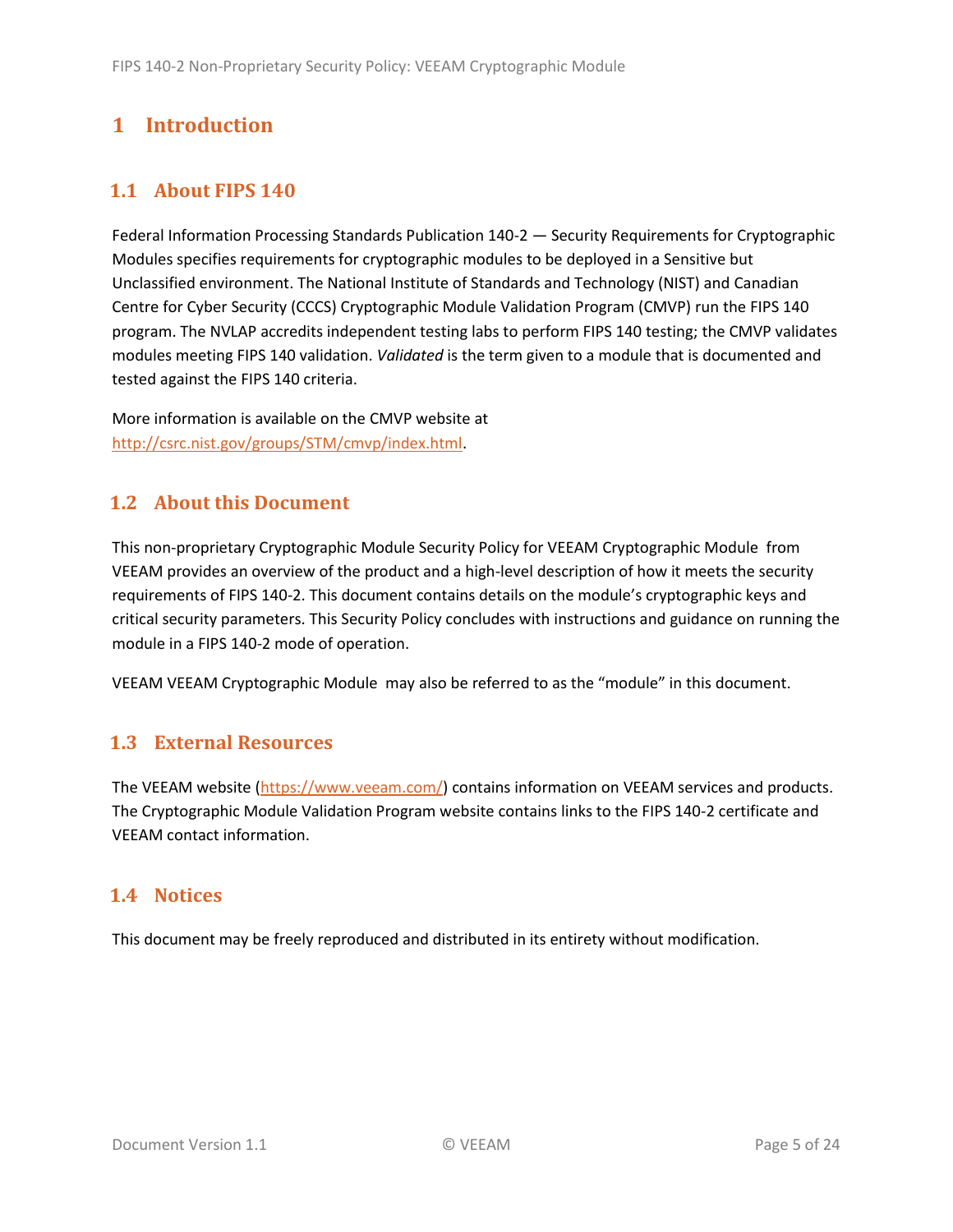# <span id="page-5-0"></span>**1.5 Acronyms**

| <b>Acronym</b> | <b>Term</b>                                    |
|----------------|------------------------------------------------|
| <b>AES</b>     | <b>Advanced Encryption Standard</b>            |
| <b>ANSI</b>    | <b>American National Standards Institute</b>   |
| <b>API</b>     | <b>Application Programming Interface</b>       |
| <b>CMVP</b>    | Cryptographic Module Validation Program        |
| CO             | Crypto Officer                                 |
| CCCS           | Canadian Centre for Cyber Security             |
| <b>CSP</b>     | <b>Critical Security Parameter</b>             |
| <b>DES</b>     | Data Encryption Standard                       |
| <b>DH</b>      | Diffie-Hellman                                 |
| <b>DRBG</b>    | Deterministic Random Bit Generator             |
| <b>DSA</b>     | Digital Signature Algorithm                    |
| EC             | <b>Elliptic Curve</b>                          |
| <b>EMC</b>     | <b>Electromagnetic Compatibility</b>           |
| <b>EMI</b>     | Electromagnetic Interference                   |
| <b>FCC</b>     | <b>Federal Communications Commission</b>       |
| <b>FIPS</b>    | <b>Federal Information Processing Standard</b> |
| <b>GPC</b>     | <b>General Purpose Computer</b>                |
| GUI            | <b>Graphical User Interface</b>                |
| <b>HMAC</b>    | (Keyed-) Hash Message Authentication Code      |
| <b>KAT</b>     | <b>Known Answer Test</b>                       |
| <b>MAC</b>     | <b>Message Authentication Code</b>             |
| MD             | <b>Message Digest</b>                          |
| <b>NIST</b>    | National Institute of Standards and Technology |
| OS.            | <b>Operating System</b>                        |
| <b>PKCS</b>    | Public-Key Cryptography Standards              |
| <b>PRNG</b>    | Pseudo Random Number Generator                 |
| <b>PSS</b>     | Probabilistic Signature Scheme                 |
| <b>RNG</b>     | Random Number Generator                        |
| <b>RSA</b>     | Rivest, Shamir, and Adleman                    |
| <b>SHA</b>     | Secure Hash Algorithm                          |
| <b>SSL</b>     | Secure Sockets Layer                           |
| Triple-DES     | Triple Data Encryption Algorithm               |
| <b>TLS</b>     | <b>Transport Layer Security</b>                |
| <b>USB</b>     | <b>Universal Serial Bus</b>                    |

The following table defines acronyms found in this document:

**Table 1 – Acronyms and Terms**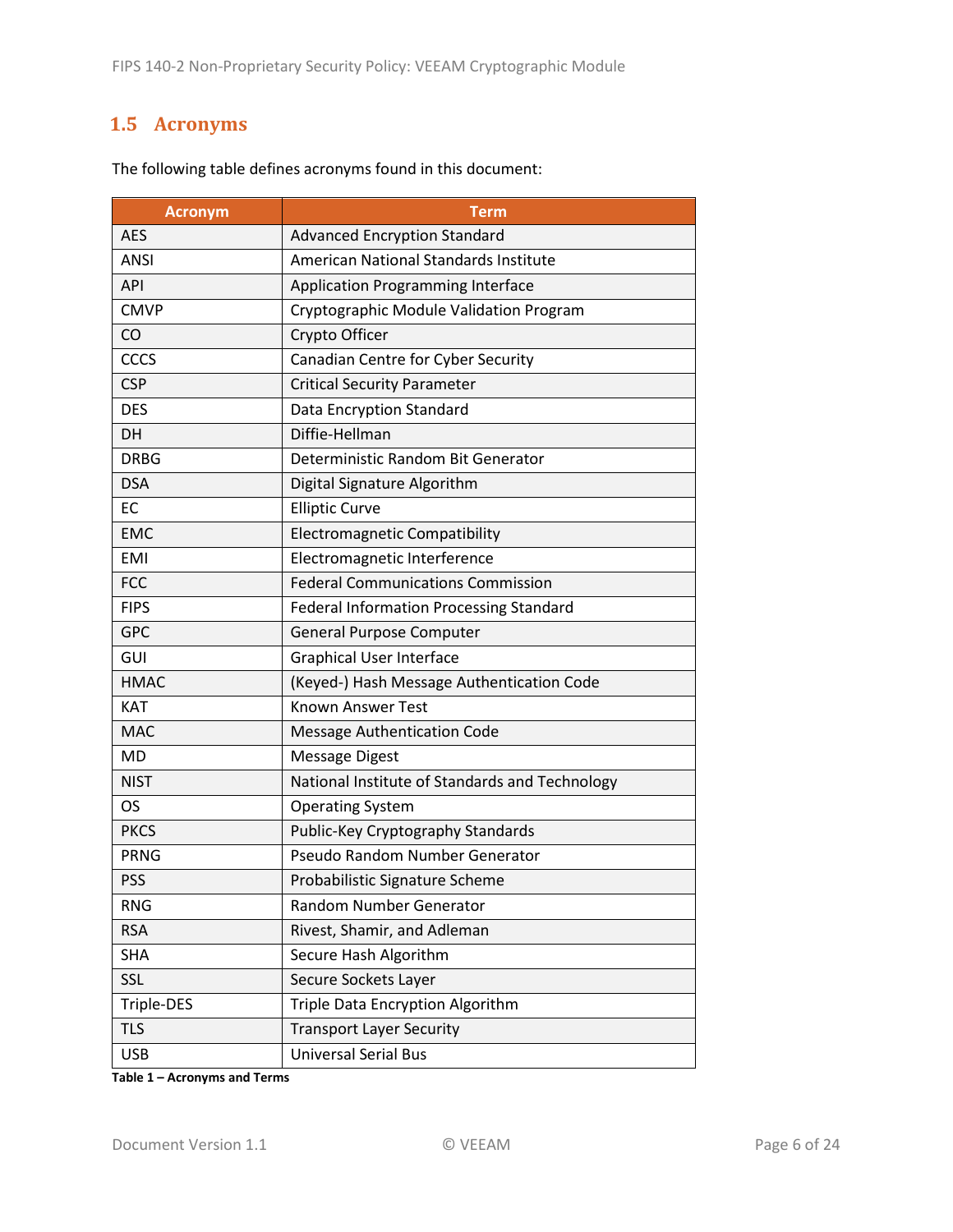# <span id="page-6-0"></span>**2 VEEAM Cryptographic Module**

# <span id="page-6-1"></span>**2.1 Cryptographic Module Specification**

The Veeam Cryptographic Module provides cryptographic functions for the Veeam Availability Suite. These functions are used for protecting data in transit and at rest using standards based and trusted algorithms.

The module's logical cryptographic boundary is the shared library files and their integrity check HMAC files. The module is a multi-chip standalone embodiment installed on a General Purpose Device.

All operations of the module occur via calls from host applications and their respective internal daemons/processes. As such there are no untrusted services calling the services of the module.

The module supports two modes of operation: Approved and non-Approved. The module will be in the FIPS-approved mode when all power up self-tests have completed successfully, and only Approved algorithms are invoked. See Approved Cryptographic Algorithms section below for a list of the supported Approved algorithms. The non-Approved mode is entered when a non-Approved algorithm is invoked. See Non- Approved Algorithms for a list of non-Approved algorithms.

## <span id="page-6-2"></span>**2.1.1 Validation Level Detail**

| <b>FIPS 140-2 Section Title</b>                              | <b>Validation Level</b> |
|--------------------------------------------------------------|-------------------------|
| Cryptographic Module Specification                           | 1                       |
| Cryptographic Module Ports and Interfaces                    | 1                       |
| Roles, Services, and Authentication                          | 1                       |
| <b>Finite State Model</b>                                    | 1                       |
| <b>Physical Security</b>                                     | N/A                     |
| <b>Operational Environment</b>                               | 1                       |
| Cryptographic Key Management                                 | 1                       |
| Electromagnetic Interference / Electromagnetic Compatibility | 1                       |
| Self-Tests                                                   | 1                       |
| Design Assurance                                             | 1                       |
| Mitigation of Other Attacks                                  | N/A                     |

The following table lists the level of validation for each area in FIPS 140-2:

**Table 2 – Validation Level by FIPS 140-2 Section**

## <span id="page-6-3"></span>**2.1.2 Approved Cryptographic Algorithms**

The module's cryptographic algorithm implementations have received the following certificate numbers from the Cryptographic Algorithm Validation Program: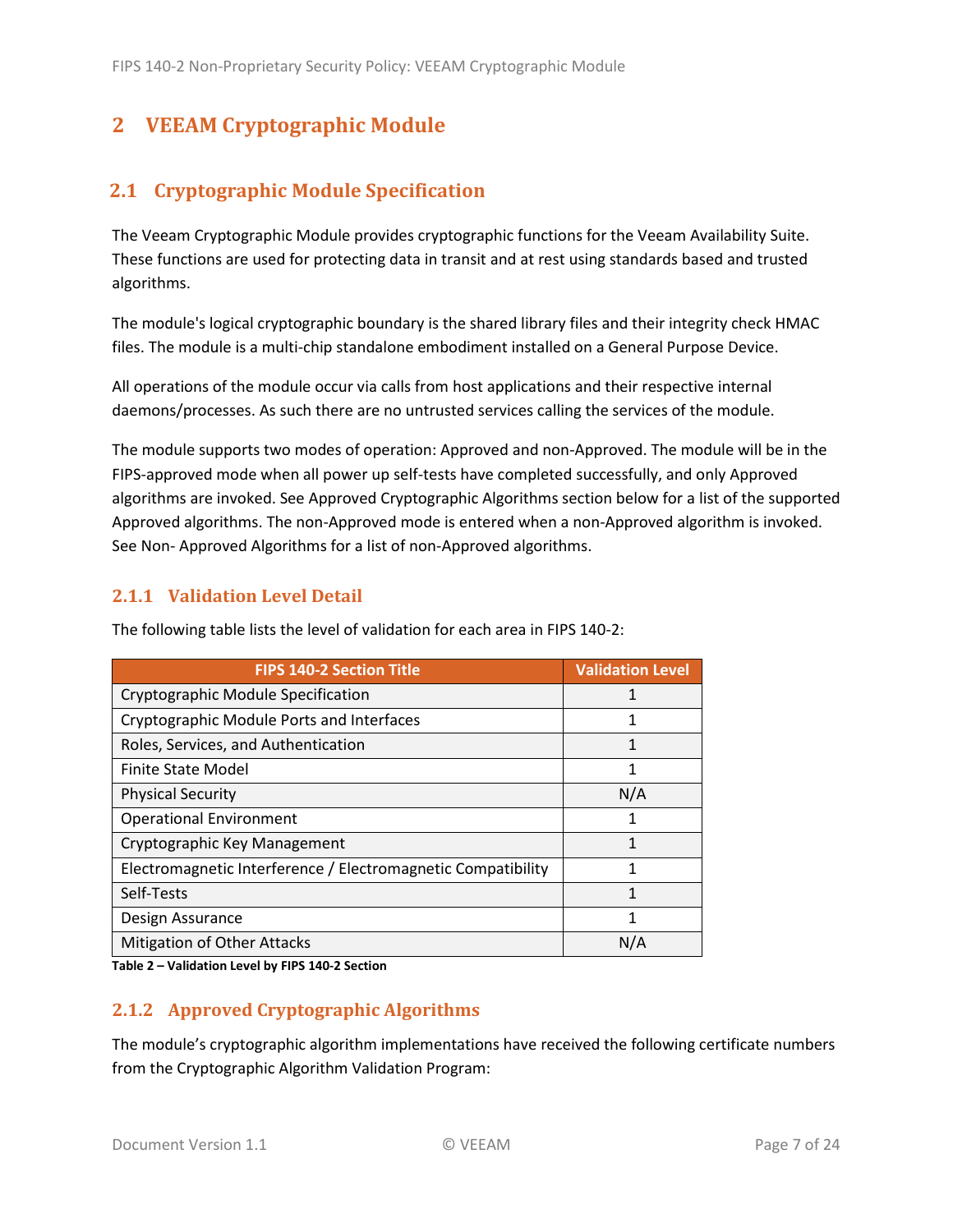| <b>Algorithm</b>                                                                   | <b>CAVP Certificate</b> |
|------------------------------------------------------------------------------------|-------------------------|
| <b>AES</b>                                                                         | 2273                    |
| ECB ( $e/d$ ; 128, 192, 256)                                                       |                         |
| CBC (e/d; 128, 192, 256)                                                           |                         |
| CFB1 (e/d; 128, 192, 256)                                                          |                         |
| CFB8 (e/d; 128, 192, 256)                                                          |                         |
| OFB (e/d; 128, 192, 256)                                                           |                         |
| <b>CTR</b> ( ext only; 128, 192, 256)                                              |                         |
| CCM (KS: 128, 192, 256)                                                            |                         |
| CMAC (Generation/Verification) (KS: 128, 192, 256)                                 |                         |
| <b>GCM</b> (KS: AES_128(e/d), AES_192(e/d), AES_256(e/d))                          |                         |
| HMAC-SHA-1, HMAC-SHA-224, HMAC-SHA-256, HMAC- SHA-384, HMAC-SHA-512                | 1391                    |
| <b>DSA</b>                                                                         | 709                     |
| FIPS 186-4                                                                         |                         |
| Key Pair Generation: Curves (P-224, P-256, P-384, P-521, K-233, K-283, K-409,      |                         |
| K571, B-233, B-283, B-409 & B-571)                                                 |                         |
| PKV: Curves All P, K & B                                                           |                         |
| Sig Gen: (P-224, P-256, P-384, P-521, K-233, K-283, K-409, K-571, B-233, B-283,    |                         |
| B409 & B-571) (SHA-2)                                                              |                         |
| Sig Ver: Curves (P-192, P224, P-256, P-384, P-521, K-163, K-233, K-283, K-409,     |                         |
| K571, B-163, B-233, B-283, B-409 & B-571) (using SHA-1 and SHA-2)                  |                         |
| <b>ECDSA</b>                                                                       | 368                     |
| FIPS 186-4                                                                         |                         |
| Key Pair Generation: Curves (P-224, P-256, P-384, P-521, K-233, K-283, K-409, K-   |                         |
| 571, B-233, B-283, B-409 & B-571)                                                  |                         |
| PKV: Curves All P, K & B                                                           |                         |
| Sig Gen: (P-224, P-256, P-384, P-521, K-233, K-283, K-409, K-571, B-233, B-283, B- |                         |
| 409 & B-571) (SHA-2)                                                               |                         |
| Sig Ver: Curves (P-192, P224, P-256, P-384, P-521, K-163, K-233, K-283, K-409, K-  |                         |
| 571, B-163, B-233, B-283, B-409 & B-571) (using SHA-1 and SHA-2)                   |                         |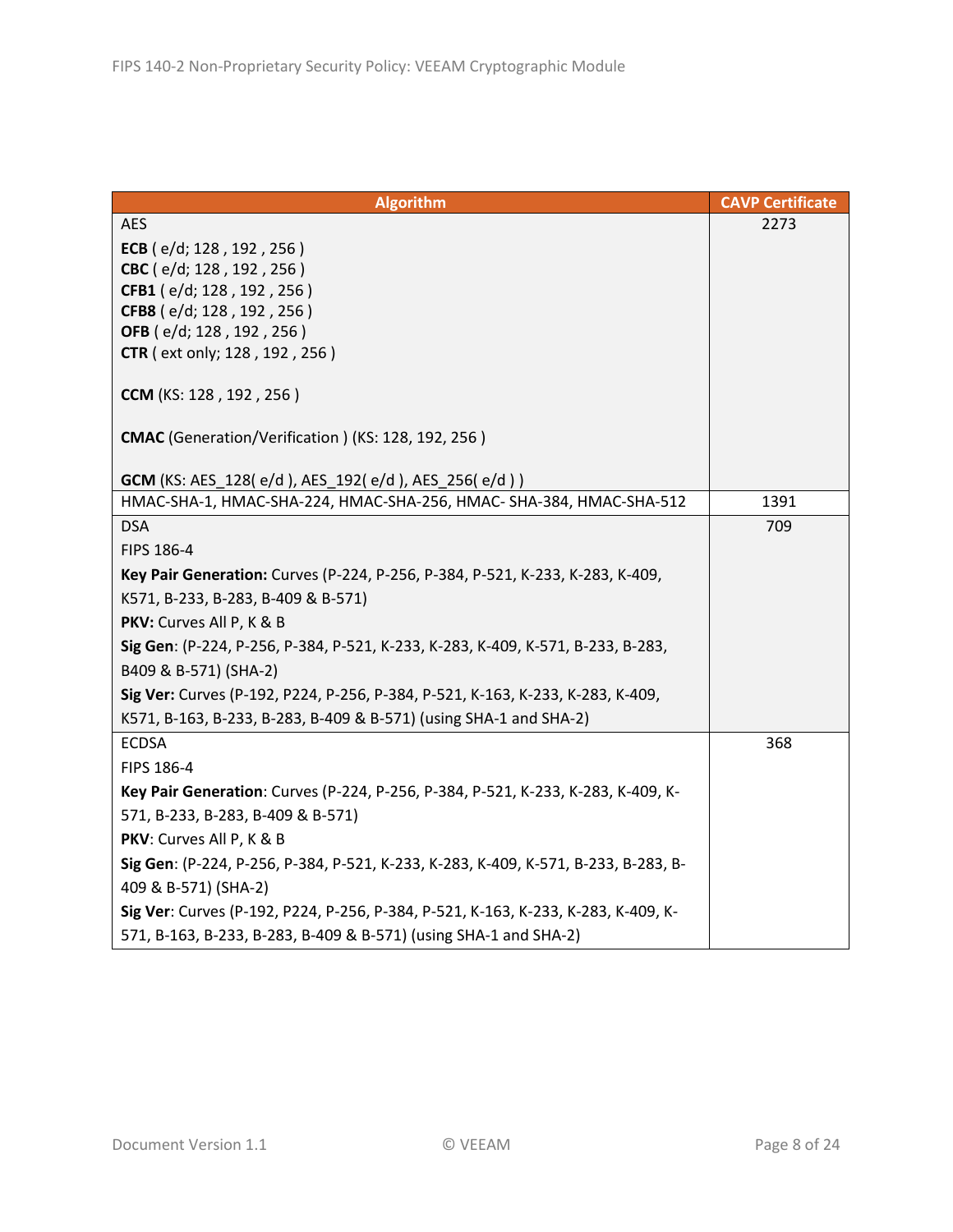| <b>Algorithm</b>                                                                | <b>CAVP Certificate</b> |
|---------------------------------------------------------------------------------|-------------------------|
| RSA (X9.31, PKCS #1.5, PSS)                                                     | 1166                    |
| FIPS 186-2                                                                      |                         |
| <b>ANSIX9.31</b>                                                                |                         |
| Sig Gen: 4096 bit (using SHA-2)                                                 |                         |
| Sig Ver: 1024-bit, 1536-bit, 2048-bit, 3072-bit, 4096-bit (any SHA size)        |                         |
|                                                                                 |                         |
| <b>PKCS1 V15</b>                                                                |                         |
| Sig Gen: 4096-bit (using SHA-2)                                                 |                         |
| Sig Ver: 1024-bit, 1536-bit, 2048-bit, 3072-bit, 4096-bit (any SHA size)        |                         |
|                                                                                 |                         |
| <b>PSS</b>                                                                      |                         |
| Sig Gen: 4096-bit (using SHA-2)                                                 |                         |
| Sig Ver: 1024-bit, 1536-bit, 2048-bit, 3072-bit, 4096-bit (any SHA size)        |                         |
|                                                                                 |                         |
| FIPS 186-4                                                                      |                         |
| <b>ANSIX9.31</b>                                                                |                         |
| Sig Gen: 2048-bit & 3072-bit (using SHA-2)                                      |                         |
| Sig Ver: 1024-bit, 2048-bit, & 3072-bit (any SHA size)                          |                         |
|                                                                                 |                         |
| <b>PKCS1 V15</b>                                                                |                         |
| Sig Gen: 2048-bit & 3072-bit (using SHA-2)                                      |                         |
| Sig Ver: 1024-bit, 2048-bit, & 3072-bit (any SHA size)                          |                         |
|                                                                                 |                         |
| <b>PSS</b>                                                                      |                         |
| Sig Gen: 2048-bit & 3072-bit (using SHA-2)                                      |                         |
| Sig Ver: 1024-bit, 2048-bit, & 3072-bit (any SHA size)                          |                         |
| SHA-1, SHA-224, SHA-256, SHA-384, SHA-512                                       | 1954                    |
| Triple-DES                                                                      | 1420                    |
| TECB( $KO 1 e/d$ , $KO 2 d only$ )                                              |                         |
| TCBC(KO 1 e/d, KO 2 d only)                                                     |                         |
| TCFB1(KO1e/d, KO2donly)                                                         |                         |
| TCFB8(KO1e/d, KO2donly)                                                         |                         |
| TCFB64(KO 1 e/d, KO 2 d only)<br>TOFB(KO 1 e/d, KO 2 d only)                    |                         |
|                                                                                 |                         |
| <b>CMAC</b> (KS: 3-Key; Generation/Verification; Block Size(s): Full / Partial) |                         |
| SP 800-90A Rev.1 DRBG (Hash DRBG, HMAC DRBG, CTR DRBG)                          | 281                     |
| <b>CKG</b>                                                                      | Vendor Affirmed         |

**Table 3 – FIPS-Approved Algorithm Certificates**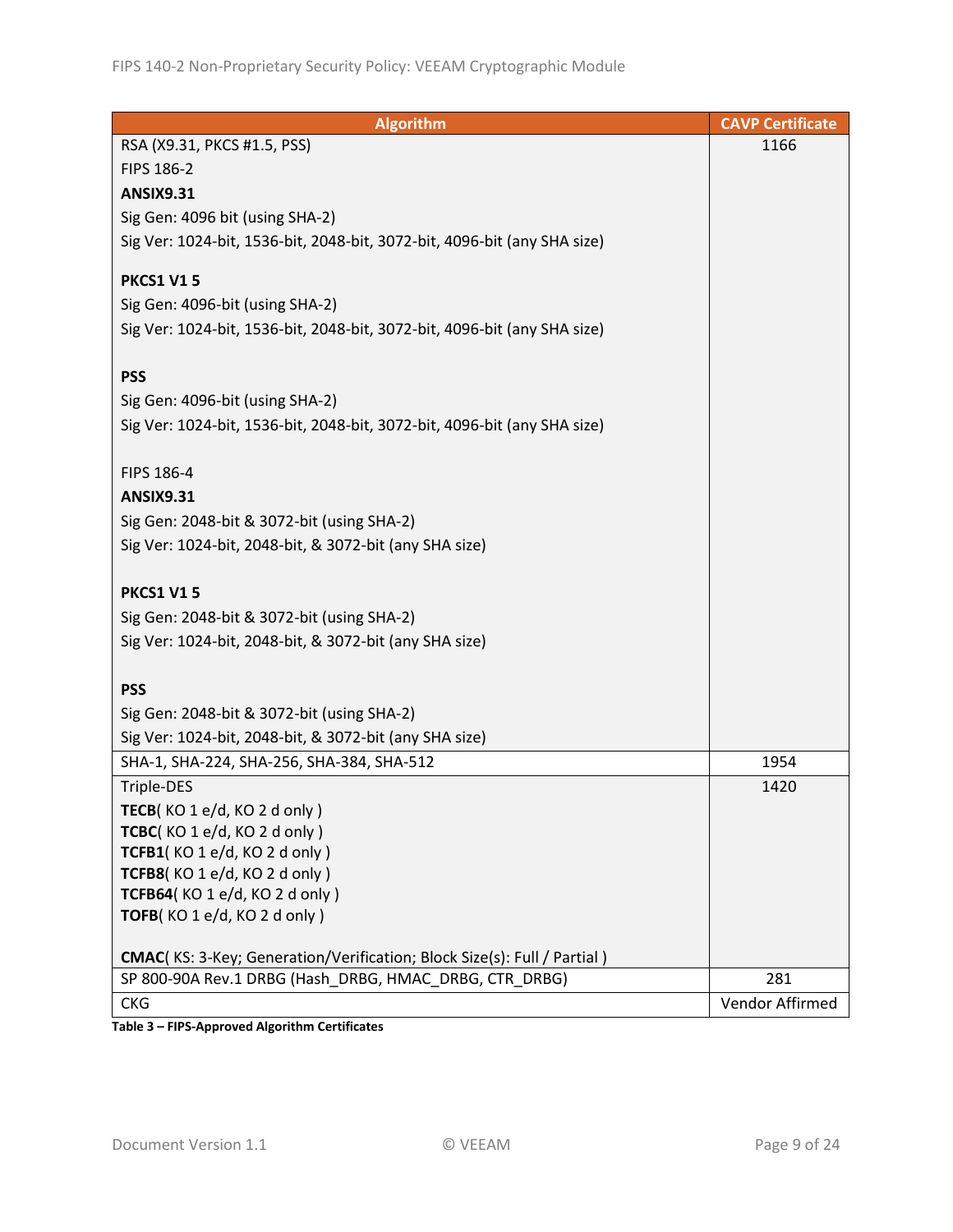### <span id="page-9-0"></span>**2.1.3 Non-Approved Mode of Operation**

The module supports a non-approved mode of operation. The algorithms listed in this section are not to be used by the operator in the FIPS Approved mode of operation.

The following algorithms shall not be used:

- AES XTS (  $(KS: XTS_128$  (  $(e/d)$   $(f/p)$  )  $KS: XTS_256$  (  $(e/d)$   $(f/p)$  )
- EC Diffie-Hellman
- RSA (key wrapping; key establishment methodology provides up to 256 bits of encryption strength)
- GCM

The following algorithms are disallowed as of January 1, 2016 per the NIST SP 800-131A algorithm transitions:

- Random Number Generator Based on ANSI X9.31 Appendix A.2.4
- Two-Key Triple DES Encryption
- Dual EC DRBG

The following algorithms are disallowed as of January 1, 2014 per the NIST SP 800-131A algorithm transitions:

| <b>FIPS 186-4 DSA</b> | PQG Gen 1024-bit (any SHA size), 2048-bit & 3072-bit using SHA-1<br>Key Gen 1024-bit (any SHA size), 2048-bit & 3072-bit using SHA-1<br>Sig Gen 1024-bit (any SHA size), 2048-bit & 3072-bit using SHA-1 |
|-----------------------|----------------------------------------------------------------------------------------------------------------------------------------------------------------------------------------------------------|
| <b>FIPS 186-2 DSA</b> | PQG Gen 1024-bit (any SHA size)<br>PQG Ver 1024-but<br>Key Gen 1024-bit<br>Sig Gen 1024-bit (any SHA size), 2048-bit & 3072-bit using SHA-1                                                              |
| <b>FIPS 186-4 DSA</b> | PQG Gen, 1024-bit (any SHA size)<br>Key Gen, 1024-bit<br>Sig Gen, 1024-bit (any SHA size), 2048-bit & 3072-bit using SHA-1                                                                               |
| <b>FIPS 186-2 RSA</b> | <b>ANSIX9.31</b><br>Key Gen 1024 & 1536                                                                                                                                                                  |
|                       | <b>ANSIX9.31</b><br>Sig Gen 1024 & 1536 (any SHA size); 2048, 3072 & 4096 using SHA-1                                                                                                                    |
|                       | <b>PKCSI V15</b><br>Sig Gen 1024 & 1536 (any SHA size); 2048, 3072 & 4096 using SHA-1                                                                                                                    |
|                       | <b>PSS</b><br>Sig Gen 1024 & 1536 (any SHA size); 2048, 3072 & 4096 using SHA-1                                                                                                                          |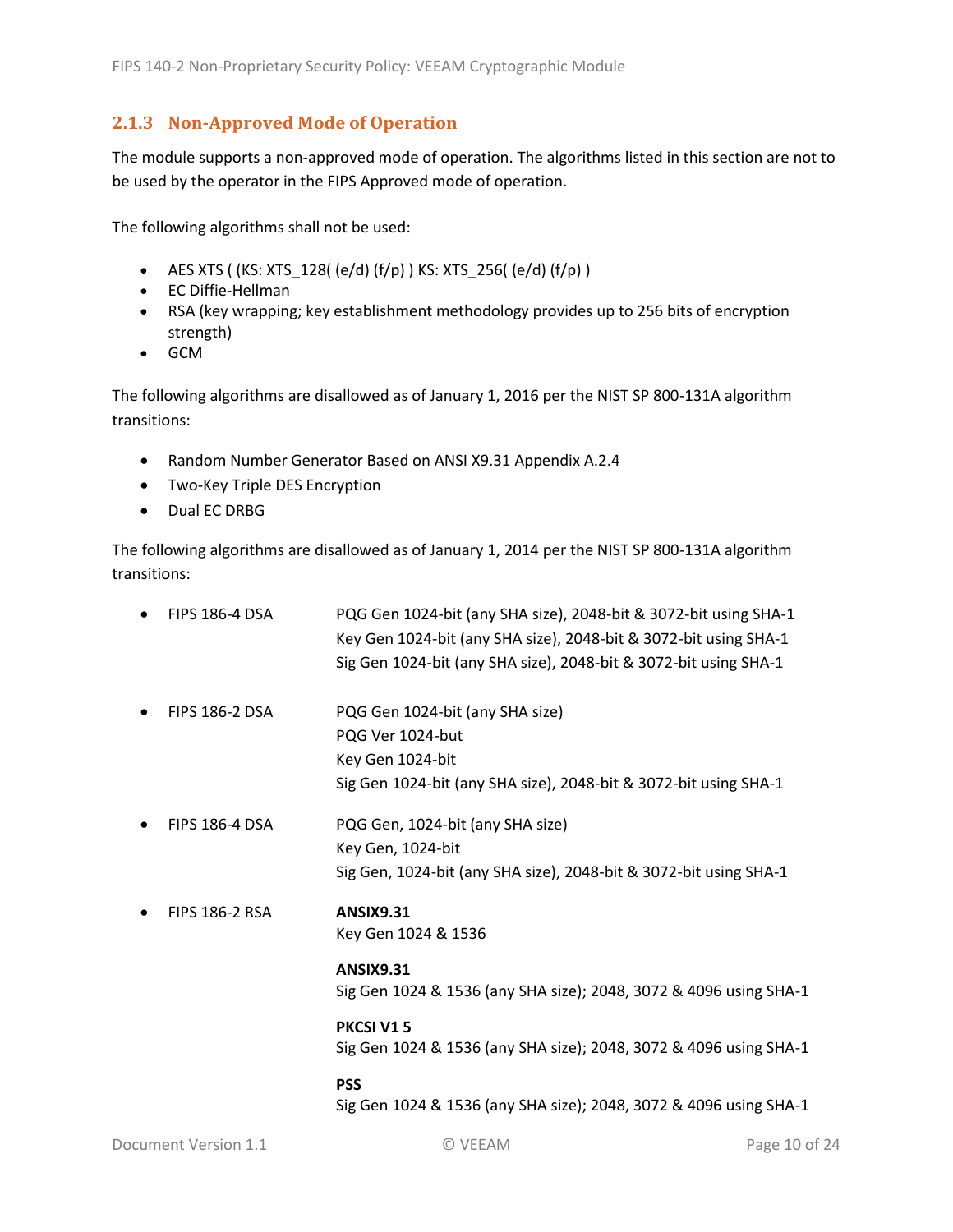FIPS 140-2 Non-Proprietary Security Policy: VEEAM Cryptographic Module

• FIPS 186-4 RSA **ANSIX9.31** Sig Gen 1024 using SHA-1

> **PKCSI V1 5** Sig Gen 1024 using SHA-1

> **PSS** Sig Gen 1024 using SHA-1

- FIPS 186-2 ECDSA **Key Pair Generation: Curves** P-192, K-163 & B-163 **PKV**: Curves All P, K & B **Sig Gen Curves**: All P, K & B **Sig Ver Curves**: All P, K & B
- FIPS 186-4 ECDSA **Key Pair Generation: Curves** P-192, K-163 & B-163

**Sig Gen Curves** P-224, P-256, P-384, P-521, K-233, K-283, K-409, K-571, B-233, B-283, B-409 & B-571) (using SHA-1) P-192-, K-163 & B-163 (any SHA size)

• CVL (ECC CDH KAS)

The following algorithms are disallowed as of September 1, 2020 per the FIPS 186-2 transitions:

- FIPS 186-2 RSA (X9.31, PKCS #1.5, PSS)
	- o **ANSIX9.31**
		- Key Gen: 2048-bit, 3072-bit & 4096-bit
		- Sig Gen: 2048-bit, 3072-bit (any SHA size)
		- Sig Gen: 4096-bit using SHA-1
	- o **PKCS1 V1 5**
		- Sig Gen: 2048-bit, 3072-bit (any SHA size)
		- Sig Gen: 4096-bit using SHA-1
	- o **PSS**
		- Sig Gen: 2048-bit, 3072-bit (any SHA size)
		- Sig Gen: 4096-bit using SHA-1

## <span id="page-10-0"></span>**2.2 Module Interfaces**

The figure below shows the module's physical and logical block diagram: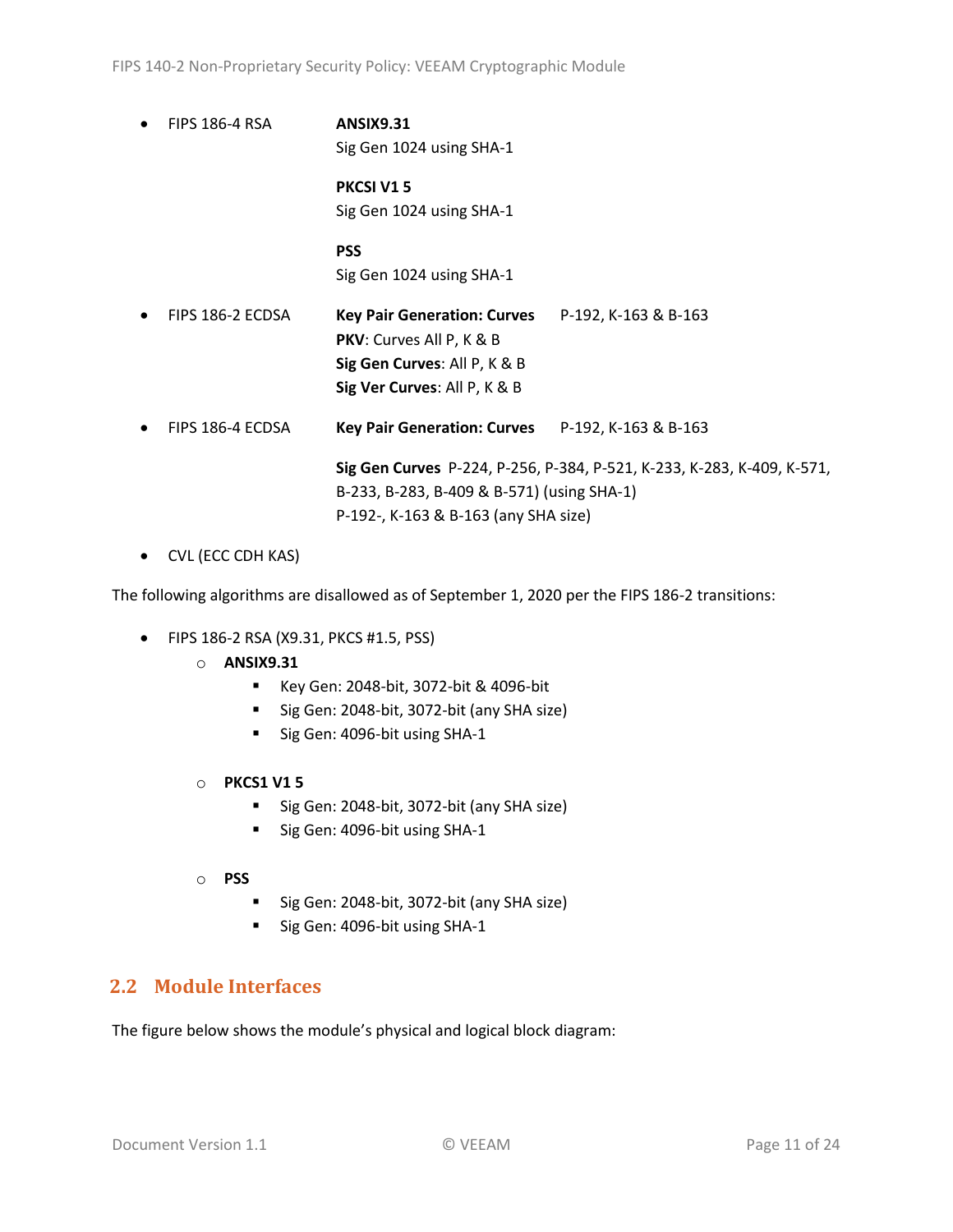

<span id="page-11-0"></span>**Figure 1 – Module Boundary and Interfaces Diagram**

The interfaces (ports) for the physical boundary include the computer keyboard port, mouse port, network port, USB ports, display and power plug. When operational, the module does not transmit any information across these physical ports because it is a software cryptographic module. Therefore, the module's interfaces are purely logical and are provided through the Application Programming Interface (API) that a calling daemon can operate. The logical interfaces expose services that applications directly call, and the API provides functions that may be called by a referencing application (see Sectio[n 2.3](#page-12-0) – Roles, Services, [and Authentication](#page-12-0) for the list of available functions). The module distinguishes between logical interfaces by logically separating the information according to the defined API.

The API provided by the module is mapped onto the FIPS 140-2 logical interfaces: data input, data output, control input, and status output. Each of the FIPS 140-2 logical interfaces relates to the module's callable interface, as follows:

| <b>FIPS 140-2 Interface</b> | Logical Interface                | Module Physical Interface |
|-----------------------------|----------------------------------|---------------------------|
| Data Input                  | Input parameters of API function | Network Interface         |
|                             | calls                            |                           |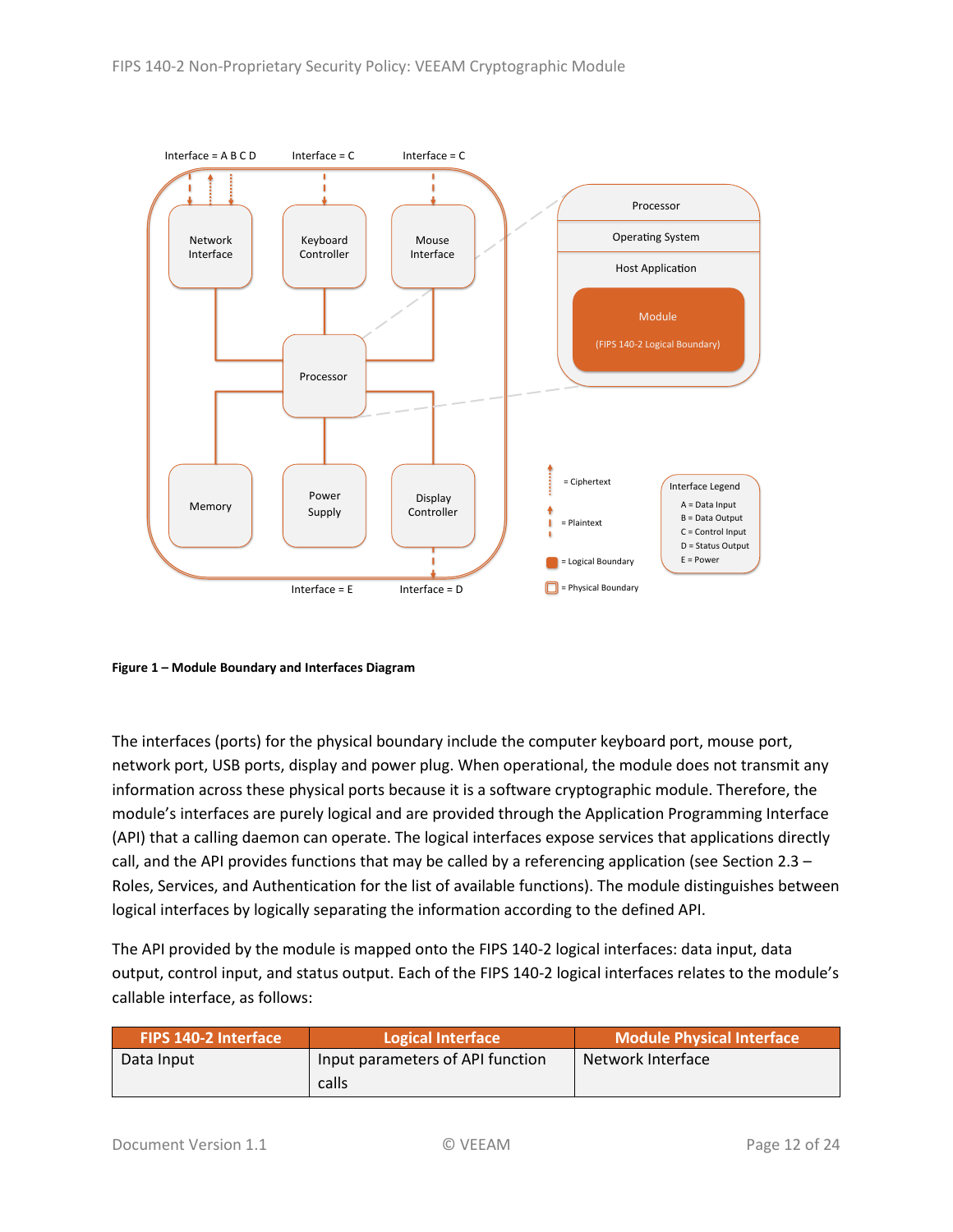| Data Output          | Output parameters of API function | Network Interface         |  |
|----------------------|-----------------------------------|---------------------------|--|
|                      | calls                             |                           |  |
| Control Input        | API function calls                | Keyboard Interface, Mouse |  |
|                      |                                   | Interface                 |  |
| <b>Status Output</b> | For FIPS mode, function calls     | <b>Display Controller</b> |  |
|                      | returning status information and  |                           |  |
|                      | return codes provided by API      |                           |  |
|                      | function calls.                   |                           |  |
| Power                | <b>None</b>                       | Power Supply              |  |

#### **Table 4 – Logical Interface / Physical Interface Mapping**

As shown in Figure 1 – [Module Boundary and Interfaces Diagram](#page-11-0) and Table 5 – Module [Services, Roles,](#page-13-3) [and Descriptions,](#page-13-3) the output data path is provided by the data interfaces and is logically disconnected from processes performing key generation or zeroization. No key information will be output through the data output interface when the module zeroizes keys.

## <span id="page-12-0"></span>**2.3 Roles, Services, and Authentication**

The module supports a Crypto Officer and a User role. The module does not support a Maintenance role. The User and Crypto-Officer roles are implicitly assumed by the entity accessing services implemented by the Module.

### <span id="page-12-1"></span>**2.3.1 Operator Services and Descriptions**

The module supports services that are available to users in the various roles. All of the services are described in detail in the module's user documentation. The following table shows the services available to the various roles and the access to cryptographic keys and CSPs resulting from services:

| <b>Service</b>        | <b>Roles</b> | <b>CSP</b> / Algorithm                  | <b>Permission</b>  |
|-----------------------|--------------|-----------------------------------------|--------------------|
| Module initialization | Crypto       | <b>None</b>                             | CO:                |
|                       | Officer      |                                         | execute            |
|                       |              |                                         |                    |
| Symmetric             | User         | AES Key, Triple-DES Key                 | User:              |
| encryption/decryption |              |                                         | read/write/execute |
| Digital signature     | User         | RSA Private Key, DSA Private Key, ECDSA | User:              |
| generation            |              | Private Key                             | read/write/execute |
| Digital Signature     | User         | RSA Public Key, DSA Public Key, ECDSA   | User:              |
| verification          |              | Public Key                              | read/write/execute |
| Symmetric key         | User         | AES Key, Triple-DES Key                 | User:              |
| generation            |              |                                         | read/write/execute |
| Asymmetric key        | User         | DSA Private Key, ECDSA Private Key      | User:              |
| generation            |              |                                         | read/write/execute |
| Keyed Hash (HMAC)     | User         | <b>HMAC Key</b>                         | User:              |
|                       |              | HMAC SHA-1, HMAC SHA-224, HMAC SHA-     | read/write/execute |
|                       |              | 256, HMAC SHA-384, HMAC SHA-512         |                    |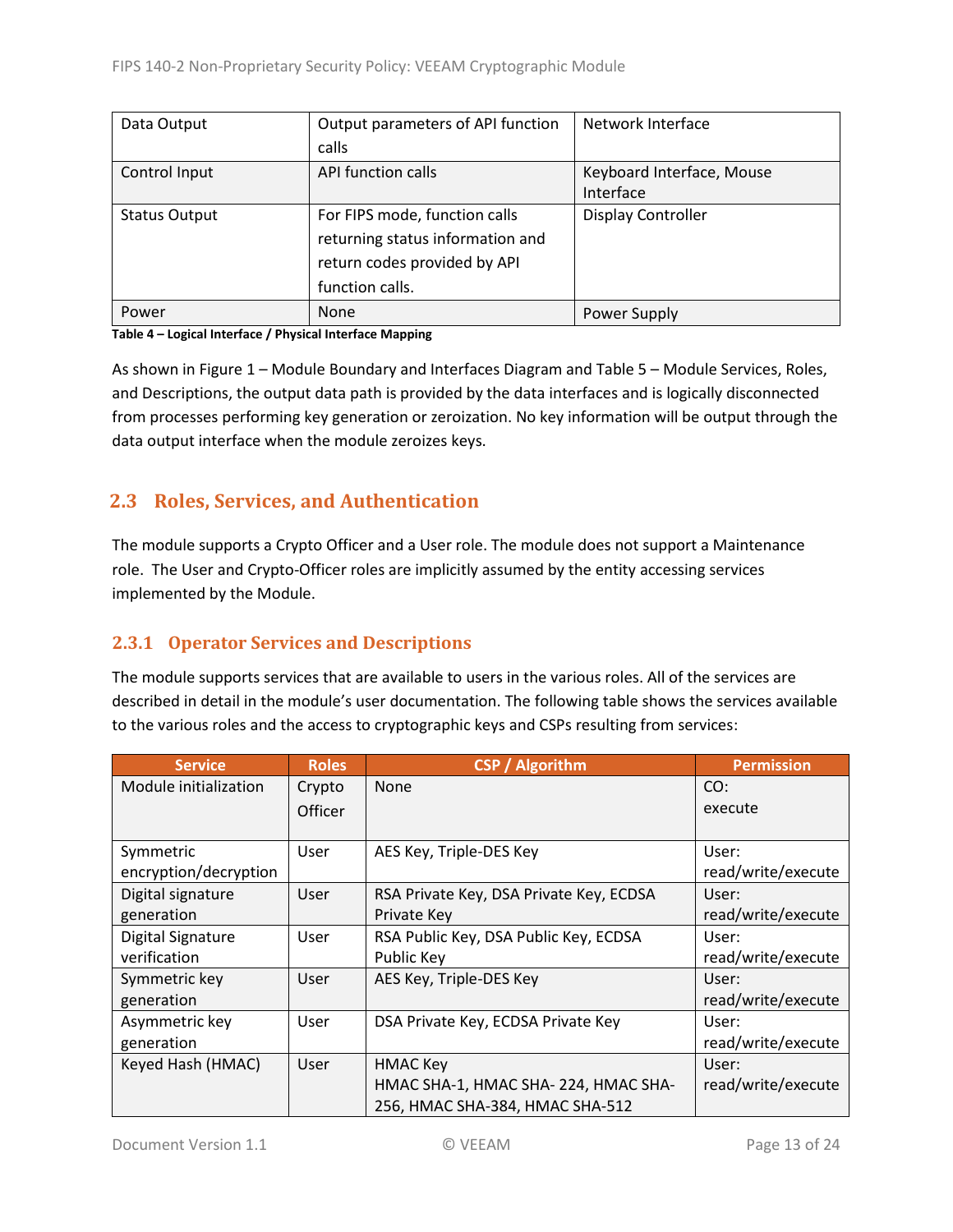| Message digest (SHS) | User    | SHA-1, SHA-224, SHA-256, SHA-384, SHA- | User:              |
|----------------------|---------|----------------------------------------|--------------------|
|                      |         | 512                                    | read/write/execute |
| Random number        | User    | DRBG Internal State, DRBG Entropy      | User:              |
| generation           |         |                                        | read/write/execute |
| Show status          | Crypto  | None                                   | User and CO:       |
|                      | Officer |                                        | execute            |
|                      | User    |                                        |                    |
| Self test            | User    | <b>None</b>                            | User:              |
|                      |         |                                        | read/execute       |
| Zeroize              | Crypto  | All CSPs                               | CO:                |
|                      | Officer |                                        | read/write/execute |
|                      | User    |                                        |                    |

<span id="page-13-3"></span>**Table 5 – Module Services, Roles, and Descriptions**

The operator is required to review the sections Approved Cryptographic Algorithms, Non-Approved Cryptographic Algorithms, and Guidance and Secure Operation to ensure only approved algorithms are used.

### <span id="page-13-0"></span>**2.3.2 Operator Authentication**

As required by FIPS 140-2, there are two roles (a Crypto Officer role and User role) in the module that operators may assume. As allowed by Level 1, the module does not support authentication to access services. As such, there are no applicable authentication policies. Access control policies are implicitly defined by the services available to the roles as specified in Table 5 – Module [Services, Roles,](#page-13-3) and [Descriptions.](#page-13-3)

# <span id="page-13-1"></span>**2.4 Physical Security**

This section of requirements does not apply to this module. The module is a software-only module and does not implement any physical security mechanisms.

# <span id="page-13-2"></span>**2.5 Operational Environment**

The module operates on a general purpose computer (GPC) running a general purpose operating system (GPOS). For FIPS purposes, the module is running on this operating system in single user mode and does not require any additional configuration to meet the FIPS requirements.

| <b>Platform</b>   | Operating System  | CPU(s)   |
|-------------------|-------------------|----------|
| Dell Optiplex 755 | Win Server 2008R2 | Intel i7 |
| Dell Optiplex 755 | CentOS 6.3        | Intel i7 |

The module was tested on the following platforms:

**Table 6 – Tested Environments**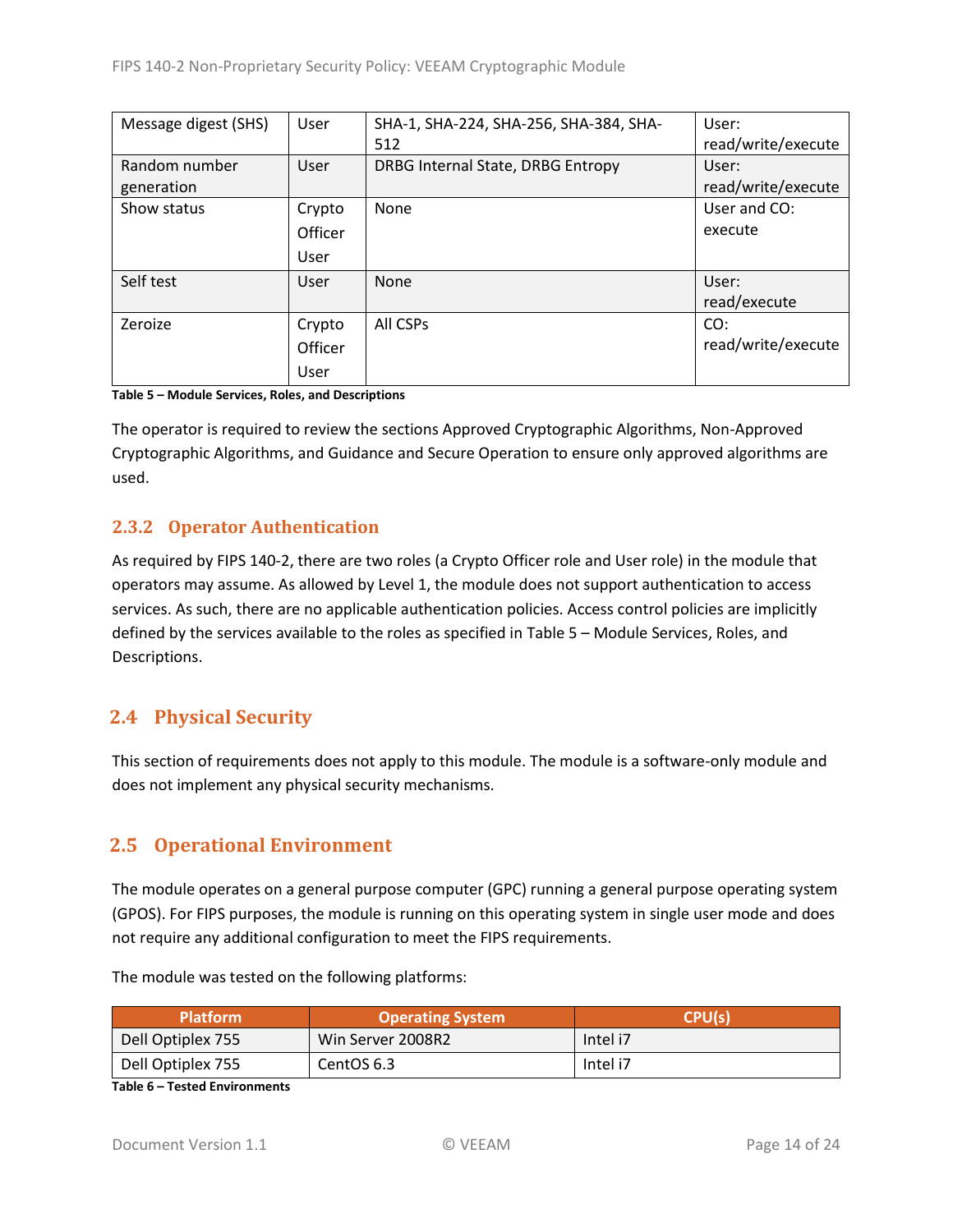The cryptographic module is also supported on the following operating environments for which operational testing and algorithm testing was not performed:

- CentOS 7
- Windows Server 2012 R2

Compliance is maintained for other versions of the respective operating system family where the binary is unchanged. No claim can be made as to the correct operation of the module or the security strengths of the generated keys when ported to an operational environment which is not listed on the validation certificate.

The GPC(s) used during testing met Federal Communications Commission (FCC) FCC Electromagnetic Interference (EMI) and Electromagnetic Compatibility (EMC) requirements for business use as defined by 47 Code of Federal Regulations, Part15, Subpart B. FIPS 140-2 validation compliance is maintained when the module is operated on other versions of the GPOS running in single user mode, assuming that the requirements outlined in NIST IG G.5 are met.

# <span id="page-14-0"></span>**2.6 Cryptographic Key Management**

| <b>Keys and CSPs</b> | <b>Storage</b><br><b>Locations</b> | <b>Storage</b><br><b>Method</b> | <b>Input</b><br><b>Method</b> | <b>Output</b><br><b>Method</b> | <b>Zeroization</b> | <b>Access</b> |
|----------------------|------------------------------------|---------------------------------|-------------------------------|--------------------------------|--------------------|---------------|
| AES Key (128,        | <b>RAM</b>                         | Plaintext                       | API call                      | None                           | power cycle        | CO: RWD       |
| 192, 256 bits)       |                                    |                                 | parameter                     |                                | cleanse()          |               |
|                      |                                    |                                 |                               |                                |                    | U: RWD        |
| Encrypt/Decrypt      |                                    |                                 |                               |                                |                    |               |
| operations           |                                    |                                 |                               |                                |                    |               |
| Used to generate     |                                    |                                 |                               |                                |                    |               |
| and verify MACs      |                                    |                                 |                               |                                |                    |               |
| with AES as part     |                                    |                                 |                               |                                |                    |               |
| of the CMAC          |                                    |                                 |                               |                                |                    |               |
| algorithm.           |                                    |                                 |                               |                                |                    |               |

The table below provides a complete list of Critical Security Parameters used within the module: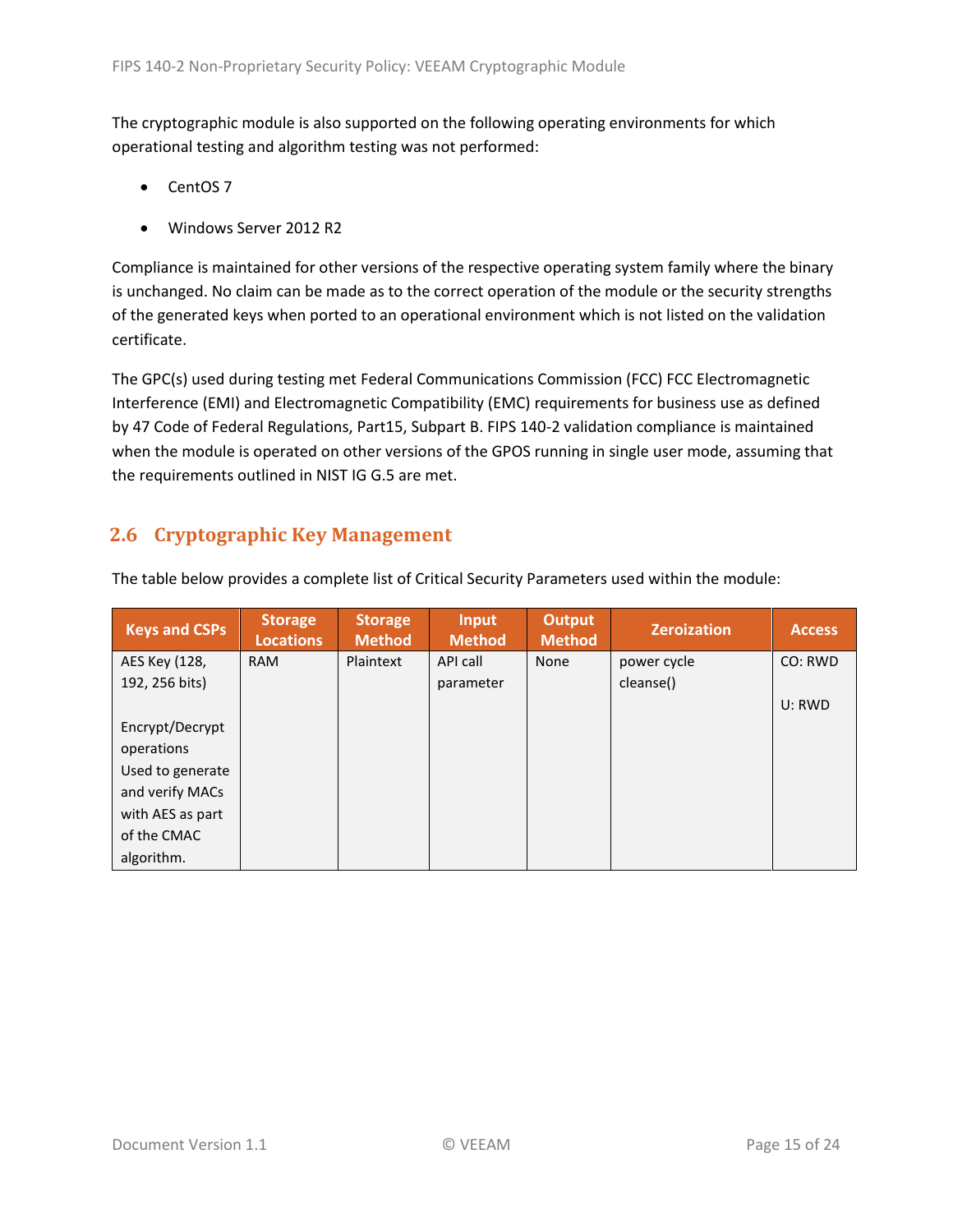| <b>Keys and CSPs</b>  | <b>Storage</b><br><b>Locations</b> | <b>Storage</b><br><b>Method</b> | <b>Input</b><br><b>Method</b> | <b>Output</b><br><b>Method</b> | <b>Zeroization</b> | <b>Access</b> |
|-----------------------|------------------------------------|---------------------------------|-------------------------------|--------------------------------|--------------------|---------------|
| Triple-DES Key        | <b>RAM</b>                         | Plaintext                       | API call                      | None                           | power cycle        | CO: RWD       |
| $(168 \text{ bits})$  |                                    |                                 | parameter                     |                                | cleanse()          |               |
|                       |                                    |                                 |                               |                                |                    | U: RWD        |
| Used for              |                                    |                                 |                               |                                |                    |               |
| Encrypt/Decrypt       |                                    |                                 |                               |                                |                    |               |
| operations.           |                                    |                                 |                               |                                |                    |               |
| Used for              |                                    |                                 |                               |                                |                    |               |
| generating and        |                                    |                                 |                               |                                |                    |               |
| verifying MACs        |                                    |                                 |                               |                                |                    |               |
| with Triple-DES       |                                    |                                 |                               |                                |                    |               |
| as part of the        |                                    |                                 |                               |                                |                    |               |
| CMAC algorithm.       |                                    |                                 |                               |                                |                    |               |
| RSA Public Key        | <b>RAM</b>                         | Plaintext                       | <b>API call</b>               | API call                       | power cycle        | CO: RWD       |
| (1024, 1536,          |                                    |                                 | parameter                     | parameter                      | cleanse()          |               |
| 2048, 3072, 4096      |                                    |                                 |                               |                                |                    | U: RWD        |
| bits)                 |                                    |                                 |                               |                                |                    |               |
|                       |                                    |                                 |                               |                                |                    |               |
| <b>RSA</b>            |                                    |                                 |                               |                                |                    |               |
| public/private        |                                    |                                 |                               |                                |                    |               |
| keys used to sign     |                                    |                                 |                               |                                |                    |               |
| and verify data.      |                                    |                                 |                               |                                |                    |               |
| RSA Private Key       | <b>RAM</b>                         | Plaintext                       | API call                      | API call                       | power cycle        | CO: RWD       |
| (2048, 3072,          |                                    |                                 | parameter                     | parameter                      | cleanse()          |               |
| 4096 bits)            |                                    |                                 |                               |                                |                    | U: RWD        |
|                       |                                    |                                 |                               |                                |                    |               |
| <b>RSA</b>            |                                    |                                 |                               |                                |                    |               |
| public/private        |                                    |                                 |                               |                                |                    |               |
| keys used to sign     |                                    |                                 |                               |                                |                    |               |
| and verify data.      |                                    |                                 |                               |                                |                    |               |
| <b>DSA Public Key</b> | <b>RAM</b>                         | Plaintext                       | API call                      | API call                       | power cycle        | CO: RWD       |
| (1024, 2048, and      |                                    |                                 | parameter                     | parameter                      | cleanse()          |               |
| 3072 bits)            |                                    |                                 |                               |                                |                    | U: RWD        |
| <b>DSA</b>            |                                    |                                 |                               |                                |                    |               |
| public/private        |                                    |                                 |                               |                                |                    |               |
| keys used to sign     |                                    |                                 |                               |                                |                    |               |
| and verify data.      |                                    |                                 |                               |                                |                    |               |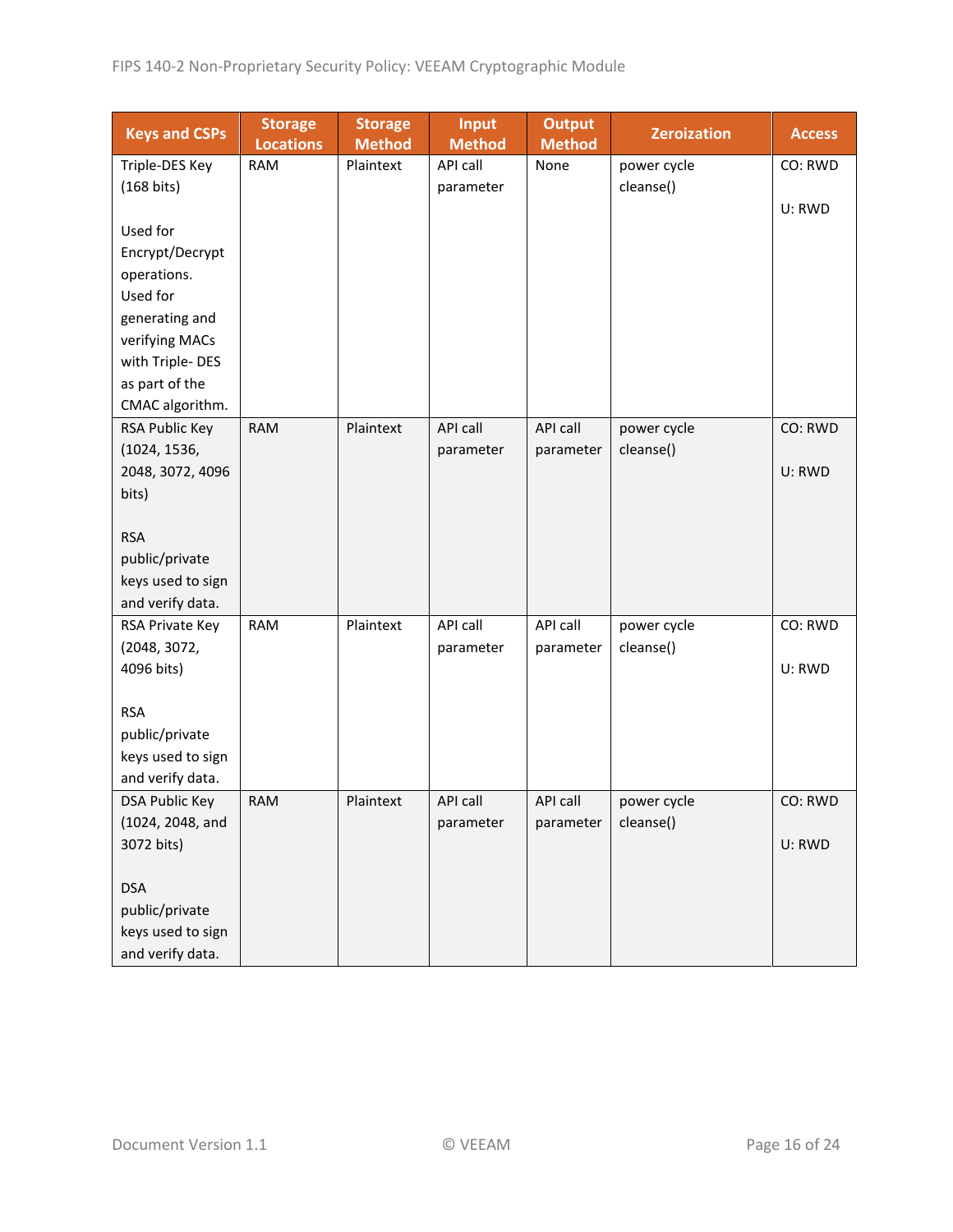| <b>Keys and CSPs</b>  | <b>Storage</b><br><b>Locations</b> | <b>Storage</b><br><b>Method</b> | Input<br><b>Method</b> | <b>Output</b><br><b>Method</b> | <b>Zeroization</b> | <b>Access</b> |
|-----------------------|------------------------------------|---------------------------------|------------------------|--------------------------------|--------------------|---------------|
| DSA Private Key       | <b>RAM</b>                         | Plaintext                       | API call               | API call                       | power cycle        | CO: RWD       |
| (2048, and 3072       |                                    |                                 | parameter              | parameter                      | cleanse()          |               |
| bits)                 |                                    |                                 |                        |                                |                    | U: RWD        |
|                       |                                    |                                 |                        |                                |                    |               |
| <b>DSA</b>            |                                    |                                 |                        |                                |                    |               |
| public/private        |                                    |                                 |                        |                                |                    |               |
| keys used to sign     |                                    |                                 |                        |                                |                    |               |
| and verify data.      |                                    |                                 |                        |                                |                    |               |
| НМАС Кеу (≥ 112       | <b>RAM</b>                         | Plaintext                       | API call               | API call                       | power cycle        | CO: RWD       |
| bits)                 |                                    |                                 | parameter              | parameter                      | cleanse()          |               |
|                       |                                    |                                 |                        |                                |                    | U: RWD        |
| HMAC keys used        |                                    |                                 |                        |                                |                    |               |
| to generate and       |                                    |                                 |                        |                                |                    |               |
| verify MACs on        |                                    |                                 |                        |                                |                    |               |
| data.                 |                                    |                                 |                        |                                |                    |               |
| <b>Integrity Key</b>  | Module                             | Plaintext                       | None                   | None                           | None               | CO: RWD       |
|                       | Binary                             |                                 |                        |                                |                    |               |
|                       |                                    |                                 |                        |                                |                    | U: RWD        |
| <b>EC DSA Private</b> | <b>RAM</b>                         | Plaintext                       | API call               | API call                       | power cycle        | CO: RWD       |
| Key (PKG: Curves      |                                    |                                 | parameter              | parameter                      | cleanse()          |               |
| (P-224, P-256, P-     |                                    |                                 |                        |                                |                    | U: RWD        |
| 384, P-521, K-        |                                    |                                 |                        |                                |                    |               |
| 233, K-283, K-        |                                    |                                 |                        |                                |                    |               |
| 409, K-571, B-        |                                    |                                 |                        |                                |                    |               |
| 233, B-283, B-        |                                    |                                 |                        |                                |                    |               |
| 409 & B-571)          |                                    |                                 |                        |                                |                    |               |
| PKV: Curves All       |                                    |                                 |                        |                                |                    |               |
| <b>P, K &amp; B</b>   |                                    |                                 |                        |                                |                    |               |
| $\mathcal{E}$         |                                    |                                 |                        |                                |                    |               |
| <b>ECDSA</b> keys     |                                    |                                 |                        |                                |                    |               |
| public/private        |                                    |                                 |                        |                                |                    |               |
| keys used to sign     |                                    |                                 |                        |                                |                    |               |
| and verify data.      |                                    |                                 |                        |                                |                    |               |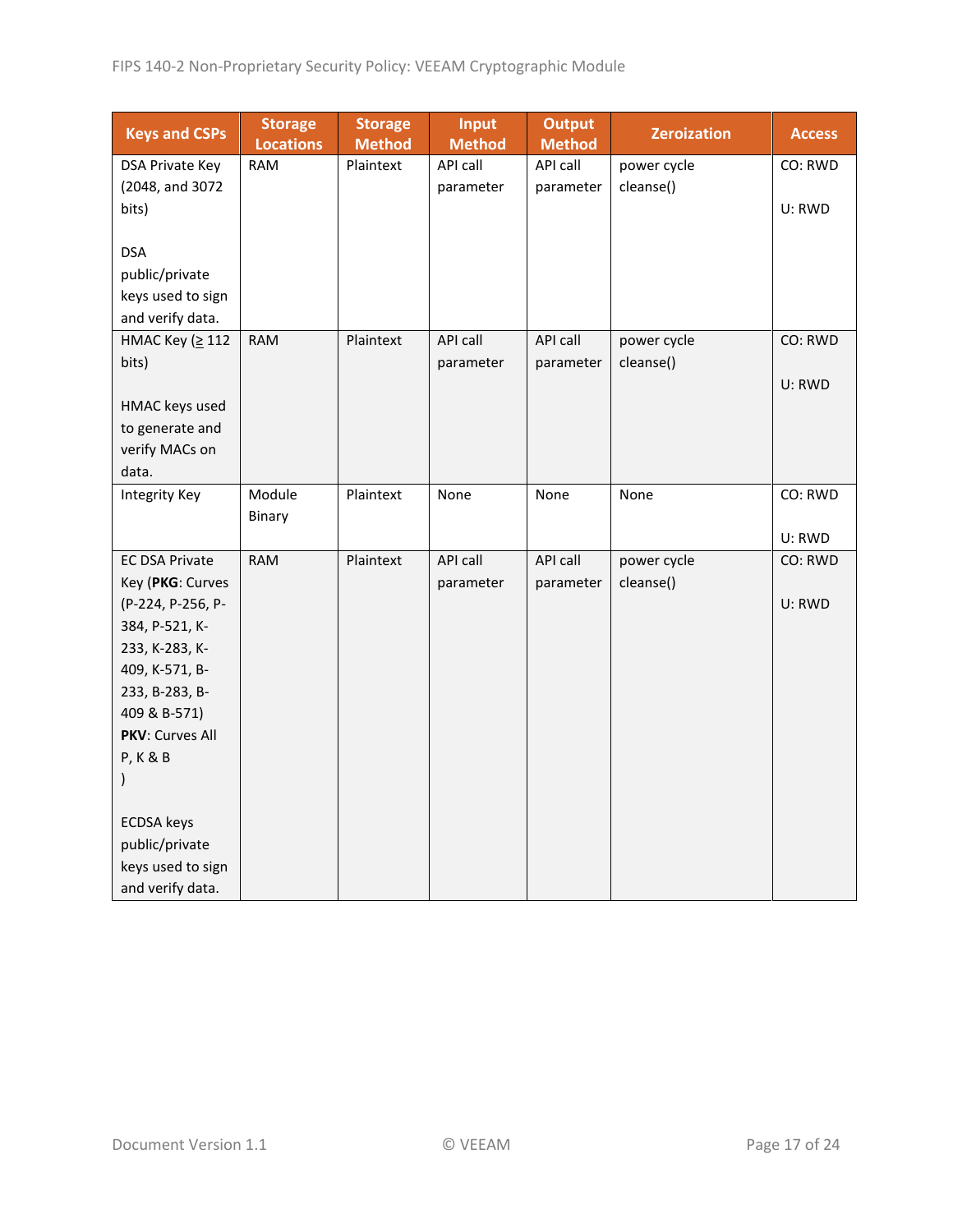| <b>Keys and CSPs</b> | <b>Storage</b><br><b>Locations</b> | <b>Storage</b><br><b>Method</b> | <b>Input</b><br><b>Method</b> | <b>Output</b><br><b>Method</b> | <b>Zeroization</b> | <b>Access</b> |
|----------------------|------------------------------------|---------------------------------|-------------------------------|--------------------------------|--------------------|---------------|
| <b>EC DSA Public</b> | <b>RAM</b>                         | Plaintext                       | API call                      | API call                       | power cycle        | CO: RWD       |
| Key (PKG: Curves     |                                    |                                 | parameter                     | parameter                      | cleanse()          |               |
| (P-224, P-256, P-    |                                    |                                 |                               |                                |                    | U: RWD        |
| 384, P-521, K-       |                                    |                                 |                               |                                |                    |               |
| 233, K-283, K-       |                                    |                                 |                               |                                |                    |               |
| 409, K-571, B-       |                                    |                                 |                               |                                |                    |               |
| 233, B-283, B-       |                                    |                                 |                               |                                |                    |               |
| 409 & B-571)         |                                    |                                 |                               |                                |                    |               |
| PKV: Curves All      |                                    |                                 |                               |                                |                    |               |
| <b>P, K &amp; B</b>  |                                    |                                 |                               |                                |                    |               |
| $\mathcal{E}$        |                                    |                                 |                               |                                |                    |               |
|                      |                                    |                                 |                               |                                |                    |               |
| <b>ECDSA</b> keys    |                                    |                                 |                               |                                |                    |               |
| public/private       |                                    |                                 |                               |                                |                    |               |
| keys used to sign    |                                    |                                 |                               |                                |                    |               |
| and verify data.     |                                    |                                 |                               |                                |                    |               |
| <b>DRBG Internal</b> | <b>RAM</b>                         | Plaintext                       | None                          | None                           | power cycle        | CO: RWD       |
| state (V,C, Key      |                                    |                                 |                               |                                | cleanse()          |               |
| value)               |                                    |                                 |                               |                                |                    | U: RWD        |
| V and key are        |                                    |                                 |                               |                                |                    |               |
| used as part of      |                                    |                                 |                               |                                |                    |               |
| <b>HMAC and CTR</b>  |                                    |                                 |                               |                                |                    |               |
| DRBG process. V      |                                    |                                 |                               |                                |                    |               |
| and C are used as    |                                    |                                 |                               |                                |                    |               |
| part of HASH         |                                    |                                 |                               |                                |                    |               |
| DRBG process.        |                                    |                                 |                               |                                |                    |               |
| <b>DRBG Entropy</b>  | <b>RAM</b>                         | Plaintext                       | API call                      | None                           | power cycle        | CO: RWD       |
|                      |                                    |                                 | parameter                     |                                | cleanse()          |               |
| Entropy input        |                                    |                                 |                               |                                |                    | U: RWD        |
| strings used as      |                                    |                                 |                               |                                |                    |               |
| part of the DRBG     |                                    |                                 |                               |                                |                    |               |
| process.             |                                    |                                 |                               |                                |                    |               |

 $R = Read$  W = Write D = Delete

#### **Table 7 – Module Keys/CSPs**

*Please note that keys can be generated by the module for the services that require those keys, but the keys will always be input via an API call.*

The application that uses the module is responsible for appropriate destruction and zeroization of the key material. The module provides functions for key allocation and destruction which overwrite the memory that is occupied by the key information with zeros before it is deallocated.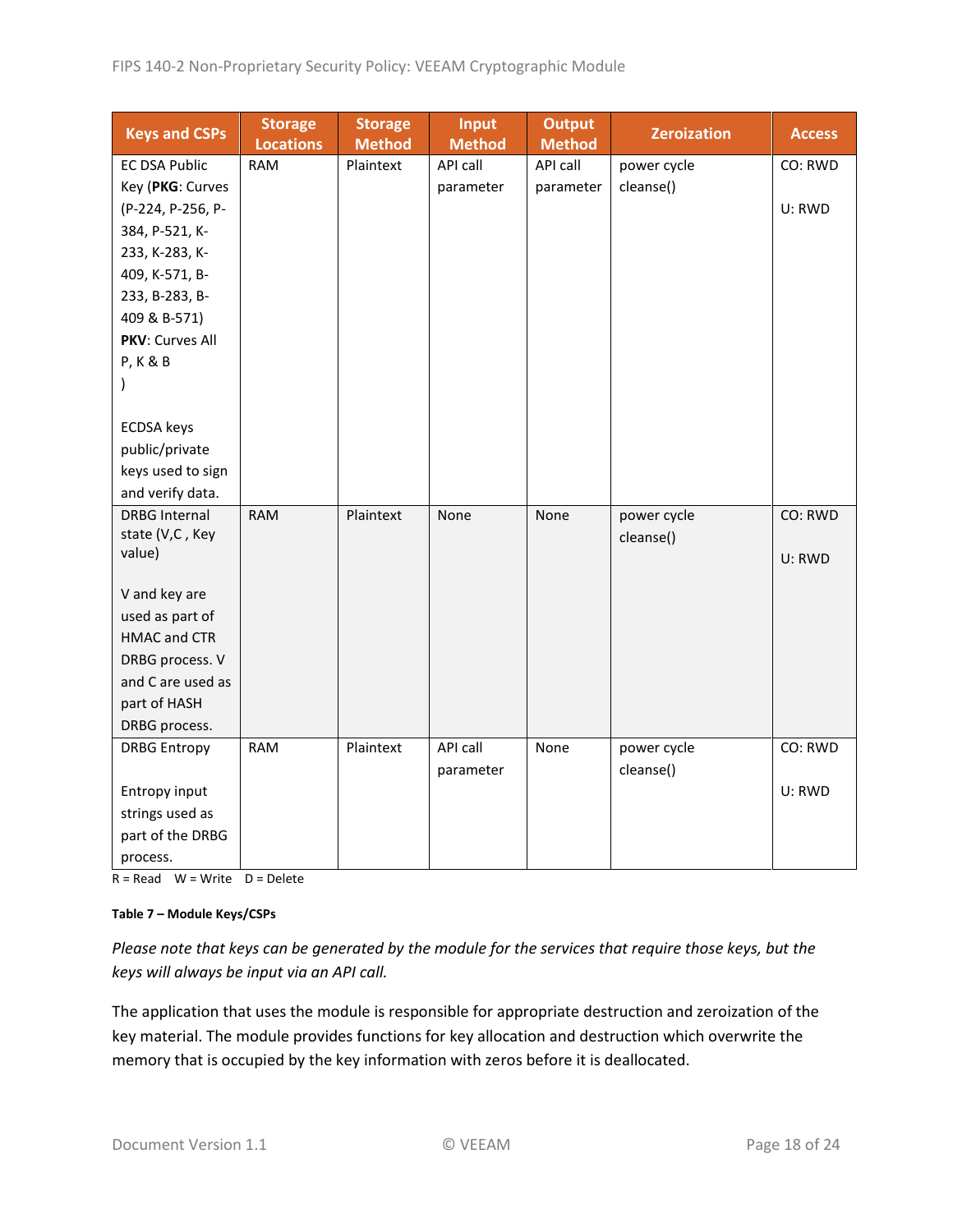#### <span id="page-18-0"></span>**2.6.1 Random Number Generation**

The module uses SP800-90A DRBGs for creation of asymmetric and symmetric keys.

The module accepts input from entropy sources external to the cryptographic boundary for use as seed material for the module's Approved DRBGs. The calling application of the module shall use entropy sources that meet the security strength required for the random bit generation mechanism as shown in NIST Special Publication 800-90A Table 2 (Hash\_DRBG, HMAC\_DRBG) and Table 3 (CTR\_DRBG). At a minimum, the entropy source shall provide at least 128-bits of entropy to the DRBG.

The module performs continual tests on the random numbers it uses to ensure that the seed input to the Approved DRBGs do not have the same value. The module also performs continual tests on the output of the Approved DRBGs to ensure that consecutive random numbers do not repeat.

In accordance with FIPS 140-2 IG D.12, the cryptographic module performs Cryptographic Key Generation (CKG) for asymmetric keys as per NIST SP 800-133rev2 (vendor affirmed). The resulting symmetric key or asymmetric seed is an unmodified output from a DRBG.

The AES GCM IV generation is in compliance with the RFC5288 and RFC5289 and shall only be used for the TLS protocol version 1.2 to be compliant with [FIPS140-2 IG] IG A.5, provision 1 ("TLS protocol IV generation"); thus, the module is compliant with [SP800-52].

## <span id="page-18-1"></span>**2.6.2 Key/Critical Security Parameter (CSP) Authorized Access and Use by Role and Service/Function**

An authorized application as user (the User role) has access to all key data generated during the operation of the module.

### <span id="page-18-2"></span>**2.6.3 Key/CSP Storage**

Public and private keys are provided to the module by the calling process and are destroyed when released by the appropriate API function calls or during power cycle. The module does not perform persistent storage of keys.

### <span id="page-18-3"></span>**2.6.4 Key/CSP Zeroization**

The application is responsible for calling the appropriate destruction functions from the API. The destruction functions then overwrite the memory occupied by keys with zeros and deallocates the memory. This occurs during process termination / power cycle. Keys are immediately zeroized upon deallocation, which sufficiently protects the CSPs from compromise.

### <span id="page-18-4"></span>**2.7 Self-Tests**

FIPS 140-2 requires that the module perform self tests to ensure the integrity of the module and the correctness of the cryptographic functionality at start up. In addition some functions require continuous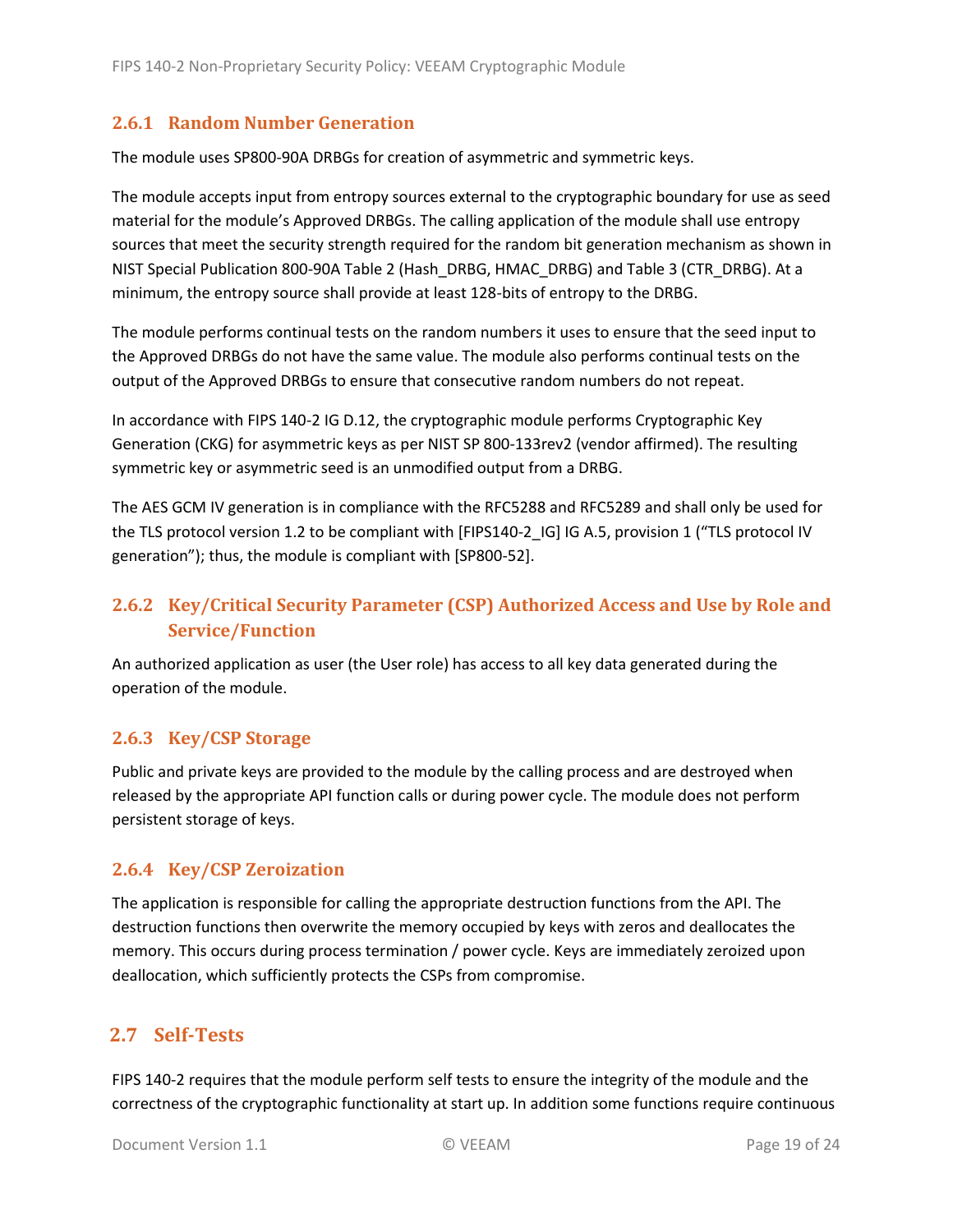verification of function, such as the random number generator. All of these tests are listed and described in this section. In the event of a self-test error, the module will log the error and will halt. The module must be initialized into memory to resume function.

The following sections discuss the module's self-tests in more detail.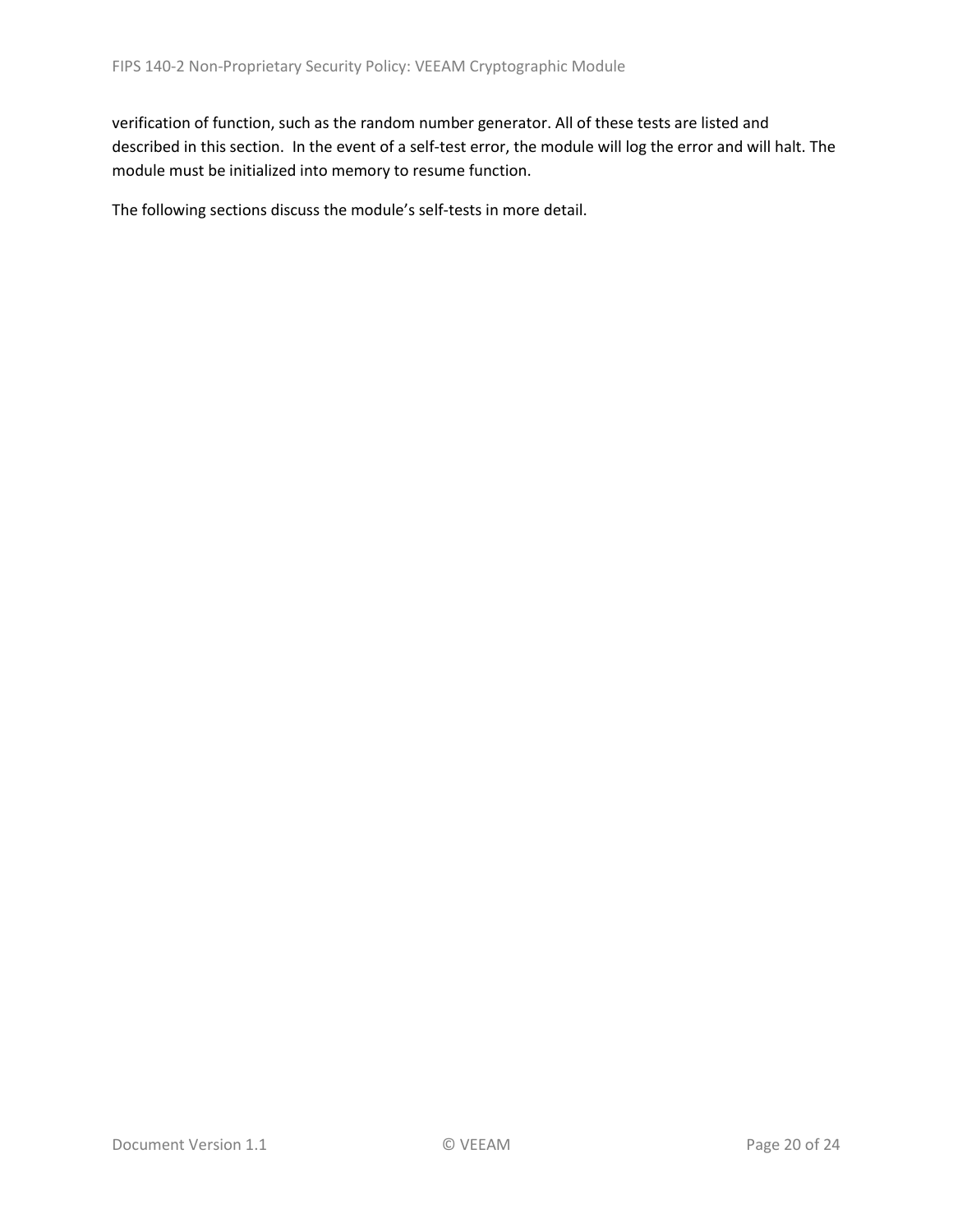### <span id="page-20-0"></span>**2.7.1 Power-On Self-Tests**

Power-on self-tests are executed automatically when the module is loaded into memory. The module verifies the integrity of the runtime executable using a HMAC-SHA1 digest computed at build time. If the fingerprints match, the power-up self-tests are then performed. If the power-up self-test is successful, a flag is set to place the module in FIPS mode (the operator is still required to follow the guidance in Section 3 to ensure the module is running in FIPS-approved mode of operation).

| <b>TYPE</b>                     | <b>DETAIL</b>                                        |
|---------------------------------|------------------------------------------------------|
| Software Integrity Check        | HMAC-SHA1 on all module components                   |
| Known Answer Tests <sup>1</sup> | AES ECB mode encrypt/decrypt 128-bit key length<br>٠ |
|                                 | AES CCM mode encrypt/decrypt 192-bit key length      |
|                                 | AES GCM mode encrypt/decrypt 256-bit key length      |
|                                 | AES CMAC CBC mode, encrypt/decrypt with 128,         |
|                                 | 192, 256-bit key lengths                             |
|                                 | $SHA-1$                                              |
|                                 | HMAC-SHA1                                            |
|                                 | HMAC-SHA224                                          |
|                                 | HMAC-SHA256                                          |
|                                 | HMAC-SHA384                                          |
|                                 | HMAC-SHA512                                          |
|                                 | RSA sign/verify using 2048 bit key, SHA-256, PKCS#1  |
|                                 | SP 800-90A DRBG (Hash_DRBG, HMAC_DRBG,               |
|                                 | CTR_DRBG)                                            |
|                                 | Triple-DES ECB mode encrypt/decrypt 3-key            |
|                                 | Triple-DES CMAC CBC mode generate/verify 3-key       |
| Pair-wise Consistency Tests     | DSA sign/verify using 2048 bit key, SHA-384          |
|                                 | ECDSA keygen/sign/verify using P-224, K-233 and      |
|                                 | <b>SHA512</b>                                        |
|                                 | RSA (legacy test)                                    |

**Table 8 – Power-On Self-Tests**

Input, output, and cryptographic functions cannot be performed while the Module is in a self-test or error state because the module is single-threaded and will not return to the calling application until the power-up self tests are complete. If the power-up self tests fail, subsequent calls to the module will also fail - thus no further cryptographic operations are possible.

The Module performs power-up self-tests automatically during loading of the module by making use of default entry point (DEP) and no operator intervention is required.

<sup>1</sup> Note that all SHA-X KATs are tested as part of the respective HMAC SHA-X KAT. SHA-1 is also tested independently.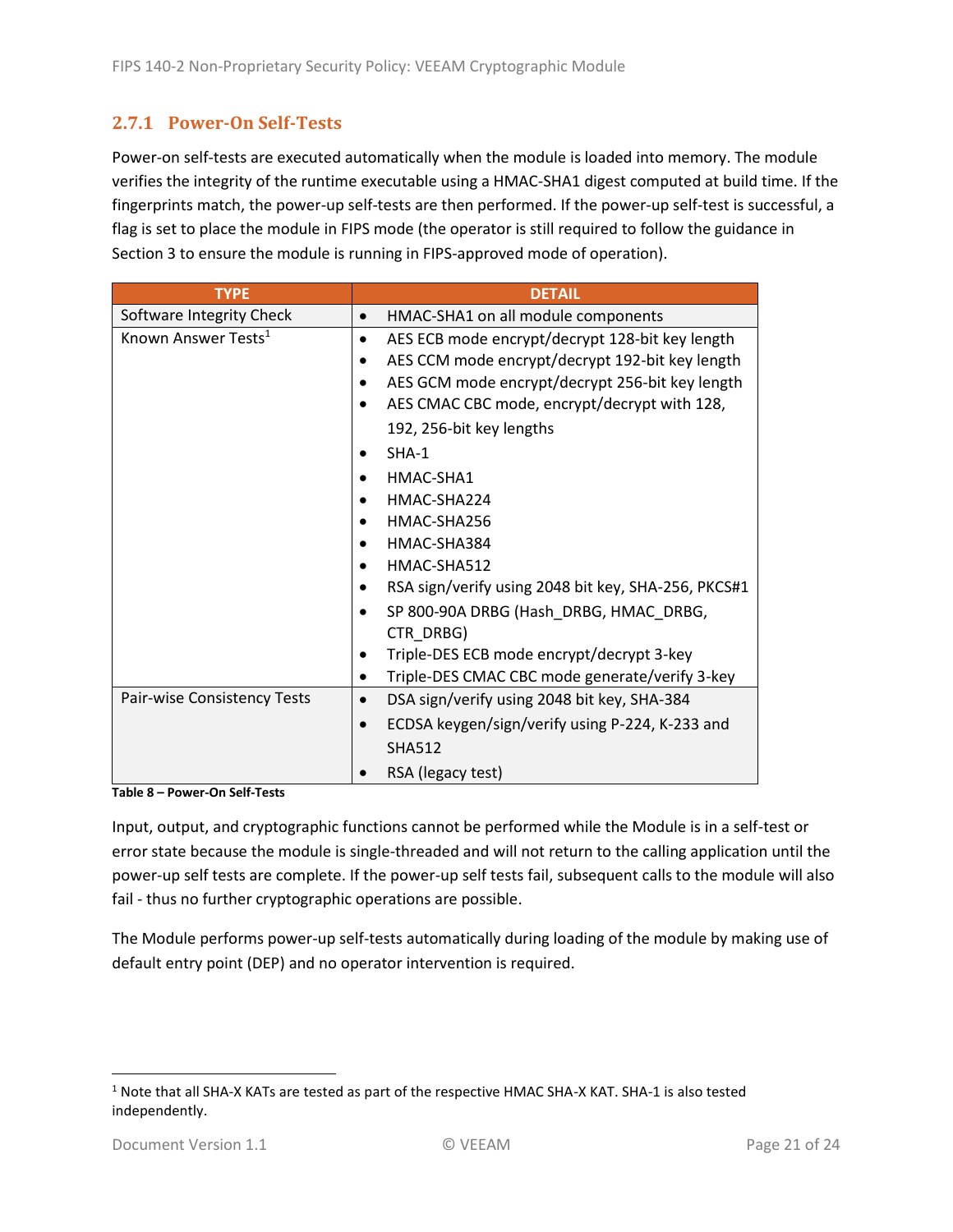### <span id="page-21-0"></span>**2.7.2 Conditional Self-Tests**

The module implements the following conditional self-tests upon key generation, or random number generation (respectively):

| <b>TYPE</b>                 | <b>DETAIL</b>                                                                                         |
|-----------------------------|-------------------------------------------------------------------------------------------------------|
| Pair-wise Consistency Tests | <b>DSA</b>                                                                                            |
|                             | RSA (legacy test not run in FIPS mode)                                                                |
|                             | <b>ECDSA</b>                                                                                          |
| <b>Continuous RNG Tests</b> | Performed on all Approved DRBGs, the non-<br>approved X9.31 RNG, and the non-approved<br>DUAL EC DRBG |
|                             | Please note the DRBG is Tested as required by<br>[SP800-90A] Section 11                               |

**Table 9 – Conditional Self-Tests**

## <span id="page-21-1"></span>**2.7.3 Cryptographic Function**

All security functions and cryptographic algorithms are performed in Approved mode.

The module verifies the integrity of the runtime executable using a HMAC-SHA1 digest which is computed at build time. If this computed HMAC-SHA1 digest matches the stored, known digest, then the power-up self-test (consisting of the algorithm-specific Pairwise Consistency and Known Answer tests) is performed. If any component of the power-up self-test fails, an internal global error flag is set to prevent subsequent invocation of any cryptographic function calls. Any such power-up self test failure is a hard error that can only be recovered by reinstalling the module<sup>2</sup>. The power-up self-tests may be performed at any time by reloading the module.

No operator intervention is required during the running of the self-tests.

## <span id="page-21-2"></span>**2.8 Mitigation of Other Attacks**

The Module does not contain additional security mechanisms beyond the requirements for FIPS 140-2 Level 1 cryptographic modules.

 $2$  The initialization function could be re-invoked but such re-invocation does not provide a means from recovering from an integrity test or known answer test failure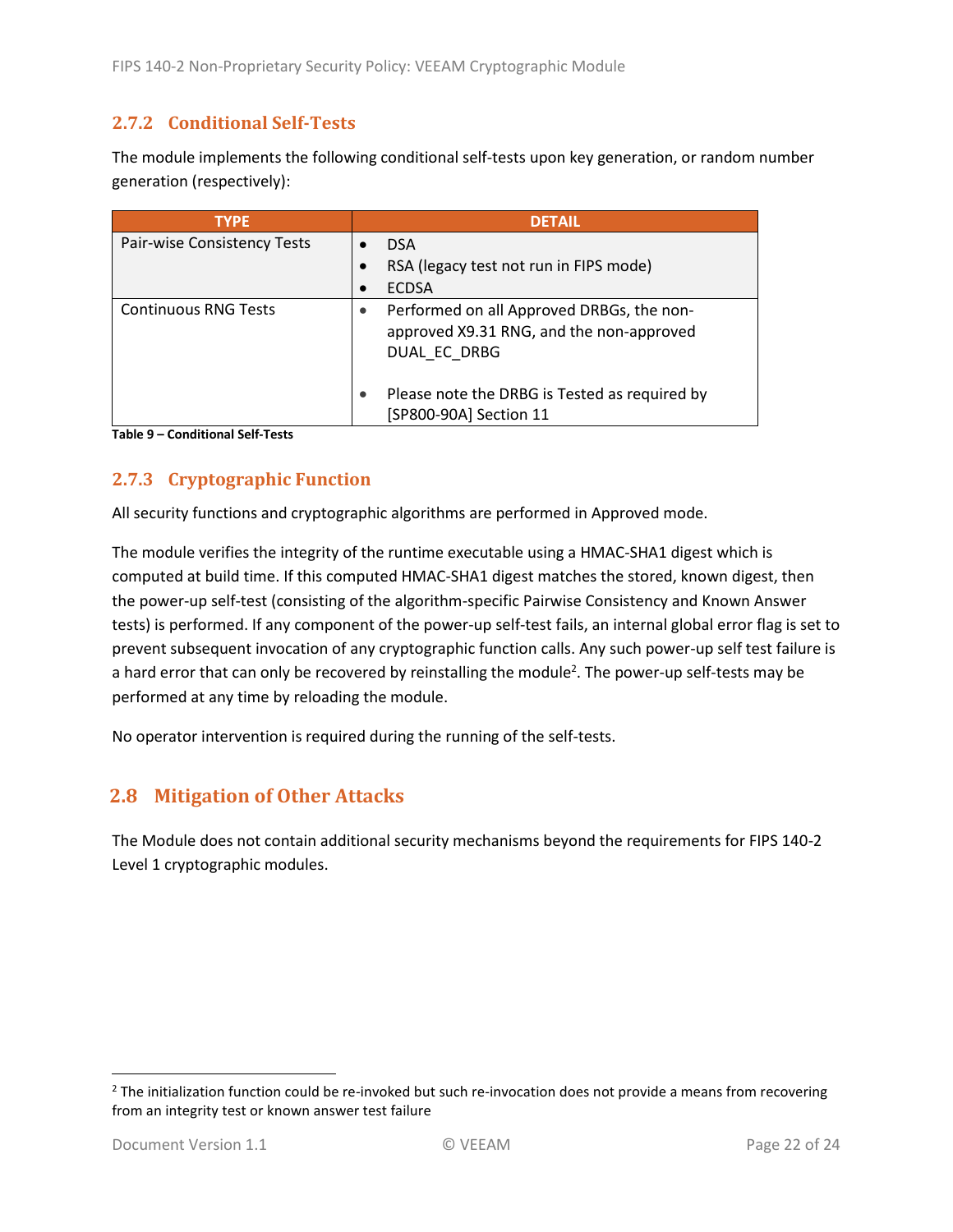# <span id="page-22-0"></span>**3 Guidance and Secure Operation**

## <span id="page-22-1"></span>**3.1 Crypto Officer Guidance**

#### <span id="page-22-2"></span>**3.1.1 Software Installation**

The module is provided directly to solution developers and is not available for direct download to the general public. The module and its host application are to be installed on an operating system specified in Section [2.5](#page-13-2) or one where portability is maintained.

### <span id="page-22-3"></span>**3.1.2 Additional Rules of Operation**

- 1. The writable memory areas of the module (data and stack segments) are accessible only by the application so that the operating system is in "single user" mode, i.e. only the application has access to that instance of the module.
- 2. The operating system is responsible for multitasking operations so that other processes cannot access the address space of the process containing the module.

## <span id="page-22-4"></span>**3.2 User Guidance**

### <span id="page-22-5"></span>**3.2.1 General Guidance**

The module is not distributed as a standalone library and is only used in conjunction with the solution.

The end user of the operating system is also responsible for zeroizing CSPs via wipe/secure delete procedures.

If the module power is lost and restored, the calling application must ensure that any AES-GCM keys used for encryption or decryption are redistributed.

The counter portion of the IV is set by the module within its cryptographic boundary. When the IV exhausts the maximum number of possible values for a given session key, the first party to encounter this condition shall trigger a handshake to establish a new encryption key in accordance with RFC 5246.

The AES GCM IV generation is in compliance with the RFC5288 and RFC5289 and shall only be used for the TLS protocol version 1.2 to be compliant with [FIPS140-2 IG] IG A.5, provision 1 ("TLS protocol IV generation"); thus, the module is compliant with [SP800-52].

In the event the nonce\_explicit part of the IV exhausts the maximum number of possible values for a given session key, either party (the client or the server) that encounters this condition shall trigger a handshake to establish a new encryption key.